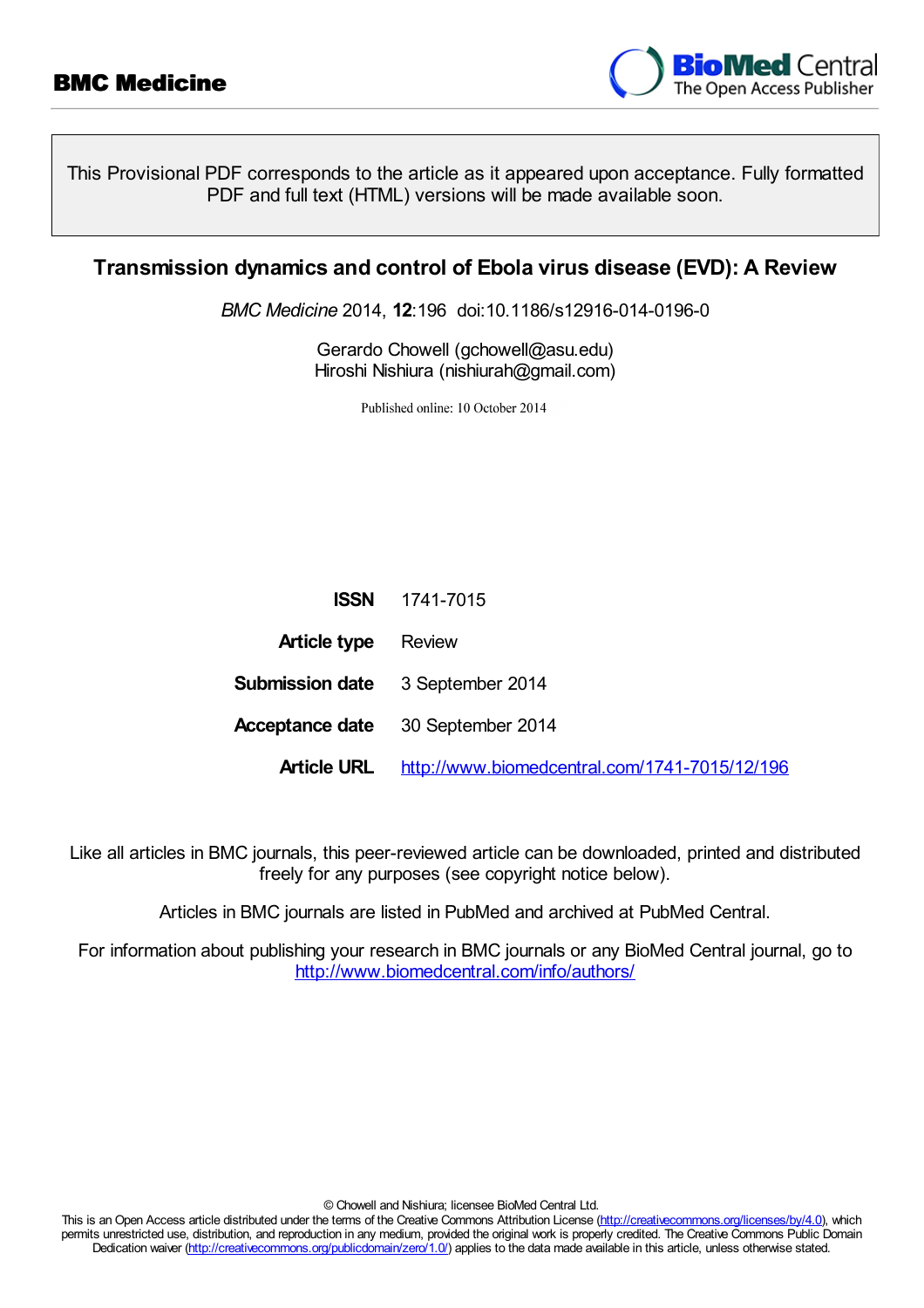# **Transmission dynamics and control of Ebola virus disease (EVD): a review**

Gerardo Chowell $1,2,*$ Email: gchowell@asu.edu

Hiroshi Nishiura<sup>3</sup> Email: nishiurah@gmail.com

<sup>1</sup> School of Human Evolution and Social Change, Arizona State University, Tempe, AZ, USA

<sup>2</sup> Division of International Epidemiology and Population Studies, Fogarty International Center, National Institutes of Health, 31 Center Drive, MSC 2220, Bethesda, MD 20892-2220, USA

<sup>3</sup> Department of Global Health Policy, Graduate School of Medicine, The University of Tokyo, Hongo 7-3-1, Bunkyo-ku, Tokyo 110-0033, Japan

\* Corresponding author. Division of International Epidemiology and Population Studies, Fogarty International Center, National Institutes of Health, 31 Center Drive, MSC 2220, Bethesda, MD 20892-2220, USA

## **Abstract**

The complex and unprecedented Ebola epidemic ongoing in West Africa has highlighted the need to review the epidemiological characteristics of Ebola Virus Disease (EVD) as well as our current understanding of the transmission dynamics and the effect of control interventions against Ebola transmission. Here we review key epidemiological data from past Ebola outbreaks and carry out a comparative review of mathematical models of the spread and control of Ebola in the context of past outbreaks and the ongoing epidemic in West Africa. We show that mathematical modeling offers useful insights into the risk of a major epidemic of EVD and the assessment of the impact of basic public health measures on disease spread. We also discuss the critical need to collect detailed epidemiological data in real-time during the course of an ongoing epidemic, carry out further studies to estimate the effectiveness of interventions during past outbreaks and the ongoing epidemic, and develop large-scale modeling studies to study the spread and control of viral hemorrhagic fevers in the context of the highly heterogeneous economic reality of African countries.

## **Keywords**

Ebola Virus Disease, Transmission model, Control interventions, Basic reproduction number, West Africa, Incubation, Serial interval, Case fatality ratio, Isolation, Behavior change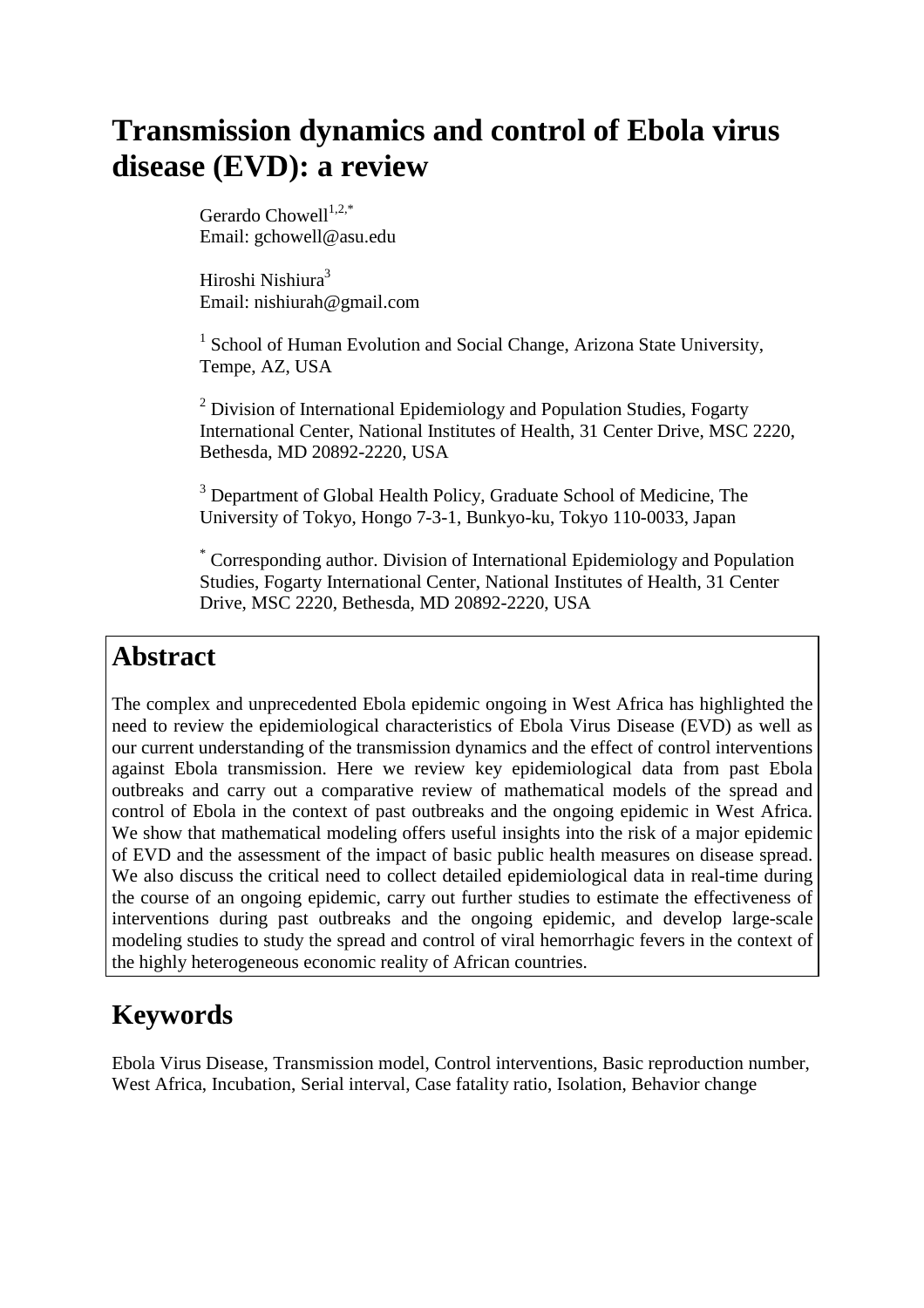## **Background**

A complex epidemic of *Zaire ebolavirus* (EBOV) has been affecting West Africa since approximately December 2013, with the first cases likely occurring in southern Guinea [1]. The causative Ebola strain is closely related to a strain associated with past EBOV outbreaks in Central Africa [2] and could have been circulating in West Africa for about a decade [2]. However, the current epidemic was not identified until March 2014 [1], which facilitated several transmission chains to progress essentially unchecked in the region and to cross porous borders with neighboring Sierra Leone and Liberia and seed a limited outbreak in Nigeria via commercial airplane on 20 July 2014 [3]. The World Health Organization declared the Ebola epidemic in West Africa a Public Health Emergency of International Concern on 8 August 2014 [4], with exponential dynamics characterizing the growth in numbers of new cases in some areas [5-9]. Economic and sociocultural factors together with the delay in identifying the outbreak in urban settings have hindered a timely and effective implementation of control efforts in the region [10,11]. Remarkably, the current size of the ongoing EBOV epidemic far surpasses the total number of cases reported for all previous Ebola outbreaks combined. A total of 6,553 cases, with 3,083 deaths, have been reported to the World Health Organization as of 23 September 2014.

A serious shortage of timely resources in the region is the key factor responsible for the onset and disproportionate scale of the ongoing epidemic in West Africa [11]. In particular, the epidemic is unfolding in a region characterized by limited public health infrastructure including: (1) a lack of essential supplies to implement infection control measures in health care settings; (2) scarcity of health care workers and staff to manage a growing case burden and carry out essential contact tracing activities to find new cases quickly so that these can be effectively isolated [12]; and (3) the absence of epidemiological surveillance for the timely identification of case clusters [13,14]. Containing the ongoing epidemic poses an unprecedented challenge as the virus has moved from Guinea to reach urban areas after crossing the unprotected borders of neighboring Liberia and Sierra Leone. A major coordinated operation on the ground is needed to limit the geographic extension of the epidemic.

The causative agent of Ebola virus disease (EVD) is an RNA virus of the family *Filoviridae* and *genus Ebolavirus*. Five different *Ebolaviru*s strains have been identified, namely *Zaire ebolavirus* (EBOV), *Sudan ebolavirus* (SUDV), *Tai Forest ebolavirus* (TAFV), *Bundibugyo ebolavirus* (BDBV) and *Reston ebolavirus* (RESTV), with fruit bats considered as the most likely reservoir host [15]. The great majority of past Ebola outbreaks in humans have been linked to three Ebola strains: EBOV, SUDV and BDBV[16]. The Ebola virus, EBOV, (formerly designated *Zaire ebolavirus*), the deadliest of the five *Ebolaviru*s strains, was first identified in 1976 in Zaire (now the Democratic Republic of Congo) and its name was derived from the Ebola River located near the source of the first outbreak. Past Ebola outbreaks have been reported on average every 1.5 years [17], with a total of 7 prior outbreaks generating over 100 reported cases [18]. A recent study has estimated 22 million people distributed in areas of Central and West Africa to be at risk of Ebola [19].

Ebola is characterized by a high case fatality ratio which was nearly 90% in a past outbreak [20]. After an incubation period mostly ranging from 2 to 21 days, nonspecific symptoms appear, including sudden onset of fever, weakness, vomiting, diarrhea, headache and a sore throat. A fraction of patients may later develop severe internal and external hemorrhagic manifestations and experience multiple organ failures [21]. Except for RESTV, all other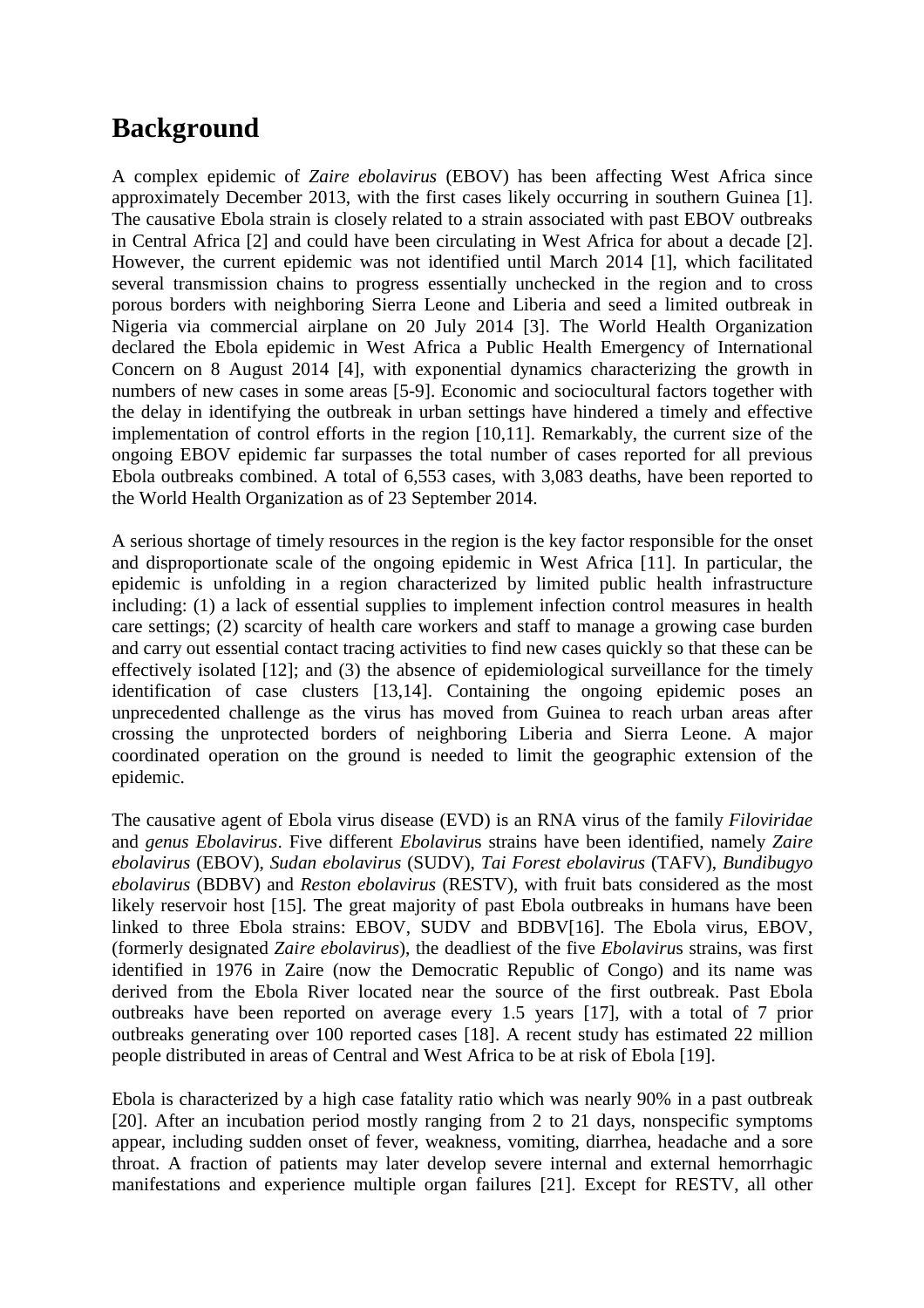Ebola strains are pathogenic to humans. Human outbreaks may stem from direct human exposure to fruit bats or intermediate infected hosts that primarily comprise non-human primates (that is, gorillas, chimpanzees and monkeys). Human epidemics subsequently take off by direct human-to-human contact via bodily fluids or indirect contact with contaminated surfaces. Hence, stopping Ebola transmission should be feasible when the cases are detected early and managed properly, because this virus is not transmitted through the air or water [22]. Nevertheless, Ebola has been shown to spread through the air under carefully controlled laboratory conditions [23]. Hence, amplification of human-to-human transmission can result in the presence of suboptimal infection control measures in healthcare settings [24-26]. Unsafe burials that involve direct contact with Ebola-infected bodies also pose a major infection risk [20].

A review of key epidemiological parameters of EVD and our current understanding of the transmission dynamics and the effect of basic control interventions against this disease would be useful for guiding and assessing the potential effectiveness of control interventions during Ebola outbreaks. Specifically, here we review epidemiological data from past Ebola outbreaks including the basic reproduction number, the serial interval and the case fatality ratio. Subsequently, we carry out a comparative review of mathematical models of the spread and control of Ebola in the context of past and the ongoing epidemic in West Africa. We show that mathematical modeling offers useful insights into the risk of a major epidemic of EVD and the assessment of the impact of basic public health measures on disease spread. We illustrate the effects of demographic characteristics, such as the effective population size, size of spillover event (for example, details of initial conditions), baseline infection control measures in health care settings, and the timing of initiation of control interventions including enhancing the effectiveness of isolating infectious individuals, contact tracing to bring infectious individuals into isolation and social distancing interventions in the community.

#### **Natural history parameters of EVD**

Due to the relatively few past Ebola outbreaks, available epidemiological data to infer the natural history parameters of EVD remain limited. Moreover, past outbreaks have been caused by different virus strains, making it difficult to judge whether a certain observed epidemiological characteristic is unique to the causative strain. Here, we extract published evidence and review Ebola epidemiological parameters from the literature, integrating estimates of the basic reproduction number, the asymptomatic ratio, the incubation period, the latent period, the symptomatic period, the infectious period, the serial interval and the case fatality ratio.

#### *The basic reproduction number, R<sup>0</sup>*

The basic reproduction number,  $R_0$ , is interpreted as the average number of secondary cases caused by a typical infected individual throughout its entire course of infection in a completely susceptible population and in the absence of control interventions [27,28]. In the context of a partially susceptible population owing to prior exposure or vaccination, the (effective) reproduction number, *R*, quantifies the potential for infectious disease transmission. If  $R$  <1, transmission chains are not self-sustaining and are unable to generate a major epidemic. By contrast, an epidemic is likely to occur whenever  $R > 1$ . When measured over time  $t$ , the effective reproduction number  $R_t$ , can be helpful to quantify the timedependent transmission potential and evaluate the effect of control interventions in almost 'real time' [29]. In summary,  $R_0$  is regarded as a summary measure of the transmissibility of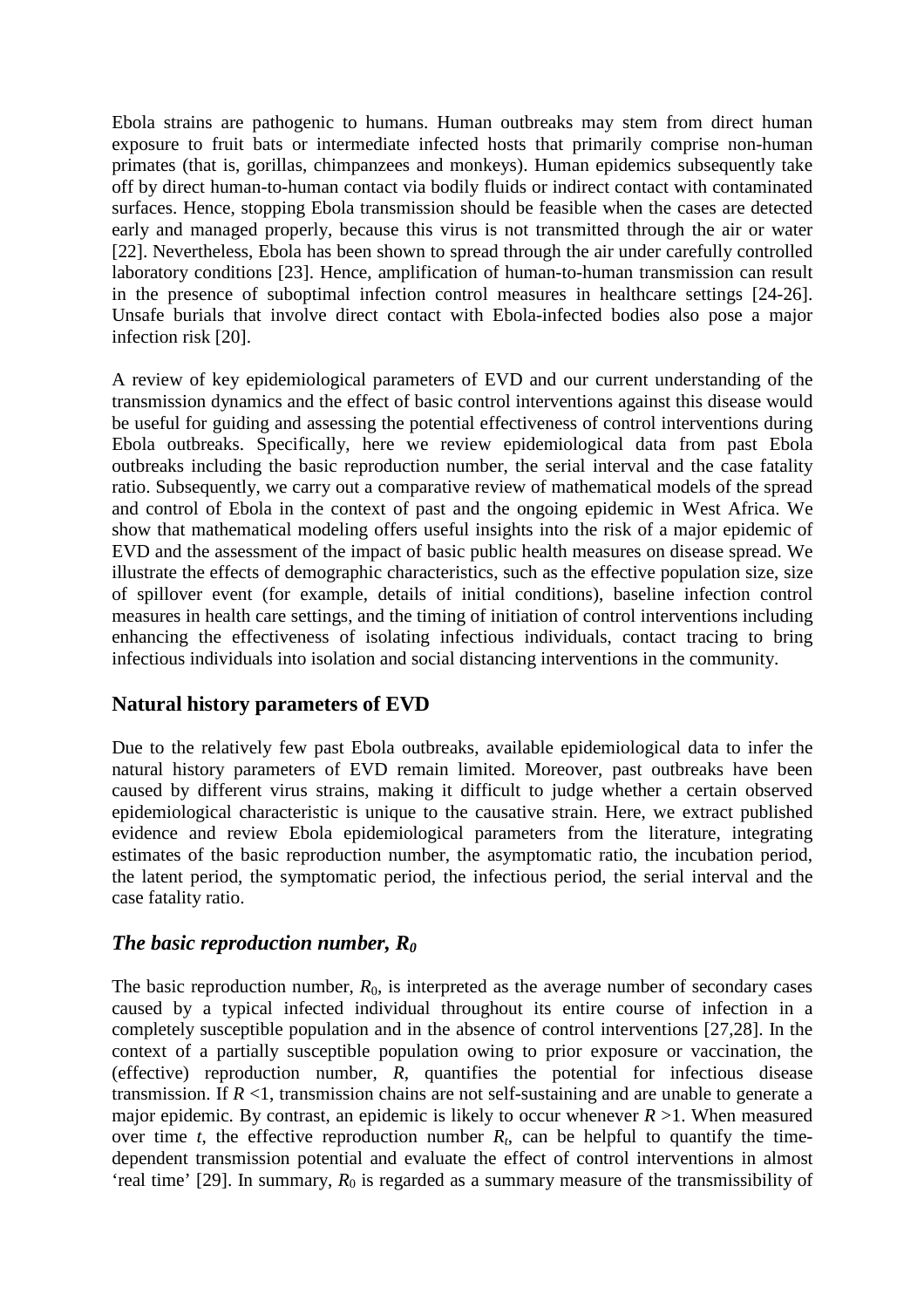infectious diseases, playing a key role in determining the required control effort (for example, intensity of quarantine and isolation strategies).  $R_0$  could also be useful for guiding the numbers of antivirals and vaccines that would be needed to achieve control whenever these are available.

#### *R0 estimates for prior Ebola outbreaks in Central Africa*

*R*0 has been estimated for prior EVD outbreaks in Central Africa using mathematical modeling and epidemiological data for two Ebola outbreaks, namely the 1995 outbreak in Democratic Republic of Congo and the 2000 Uganda outbreak, respectively [30,31]. Unlike the ongoing epidemic in West Africa, past outbreaks in Central Africa have been confined to relatively rural and isolated areas without spreading to urban sectors which facilitated the effective implementation of control interventions. Using a homogenous mixing SEIR (Susceptible-Exposed-Infectious-Removed) model that accounted for a gradual decay in the transmission rate at the start of interventions, Chowell *et al.* [32] estimated  $R_0$  at 1.83 for Congo and 1.34 for Uganda. Using the same epidemic model but employing a Bayesian estimation method, Lekone and Finkenstadt [33] estimated slightly lower values at 1.33 to 1.35 for the outbreak in Uganda. Legrand *et al*. employed a different modeling approach [19]: while allowing for homogeneous mixing, the study took into account three different transmission settings, that is, transmissions in community, hospital settings and during funerals.  $R_0$  was estimated at 2.7 for Congo, 1995 and 2.7 for Uganda, 2000, but estimates showed substantial uncertainty. Transmission from burials alone accounted for 1.8 secondary transmissions in Congo while community transmission in Uganda accounted for 2.6 secondary transmissions. Variability in  $R_0$  estimates across studies can be attributed to differences in model structure and underlying assumptions.

### *An assessment of R0 based on the growth rate of the 2014 Ebola epidemic in West Africa*

A quick look at the ongoing epidemic in West Africa without delving into a too detailed analysis permits us to grasp the level of  $R_0$  for the ongoing Ebola outbreak in West Africa. Assuming that the early epidemic data in Sierra Leone and Liberia are sufficient to be characterized by exponential growth dynamics, with growth rate  $r$ , the incidence (that is, the number of new cases at calendar time *t*) is modeled as

 $i(t) = k \exp(rt),$ 

where  $k$  is a constant. As the observed data are cumulative  $I(t)$ , we integrate the above equation from the starting time of exponential growth  $t_0$  to the latest time  $t$ , that is,

$$
I(t) = \frac{k}{r} \Big[ \exp\big(\, rt \big) - \exp\big(\, rt_0 \,\big) \Big].
$$

It should be noted that the cumulative number of cases does not follow a single exponential growth term. Assuming that the observed number of cases is Poisson distributed, the maximum likelihood estimate for *r* for Liberia is estimated at 0.053 (95% confidence interval (CI): 0.051, 0.055). The growth rate in Sierra Leone is largely divided into two phases with a greater growth rate in the early phase (which could reflect initial case clusters in hospital settings). Hence, *r* is estimated at 0.085 (95% CI: 0.080, 0.090) and 0.021 (95% CI: 0.019,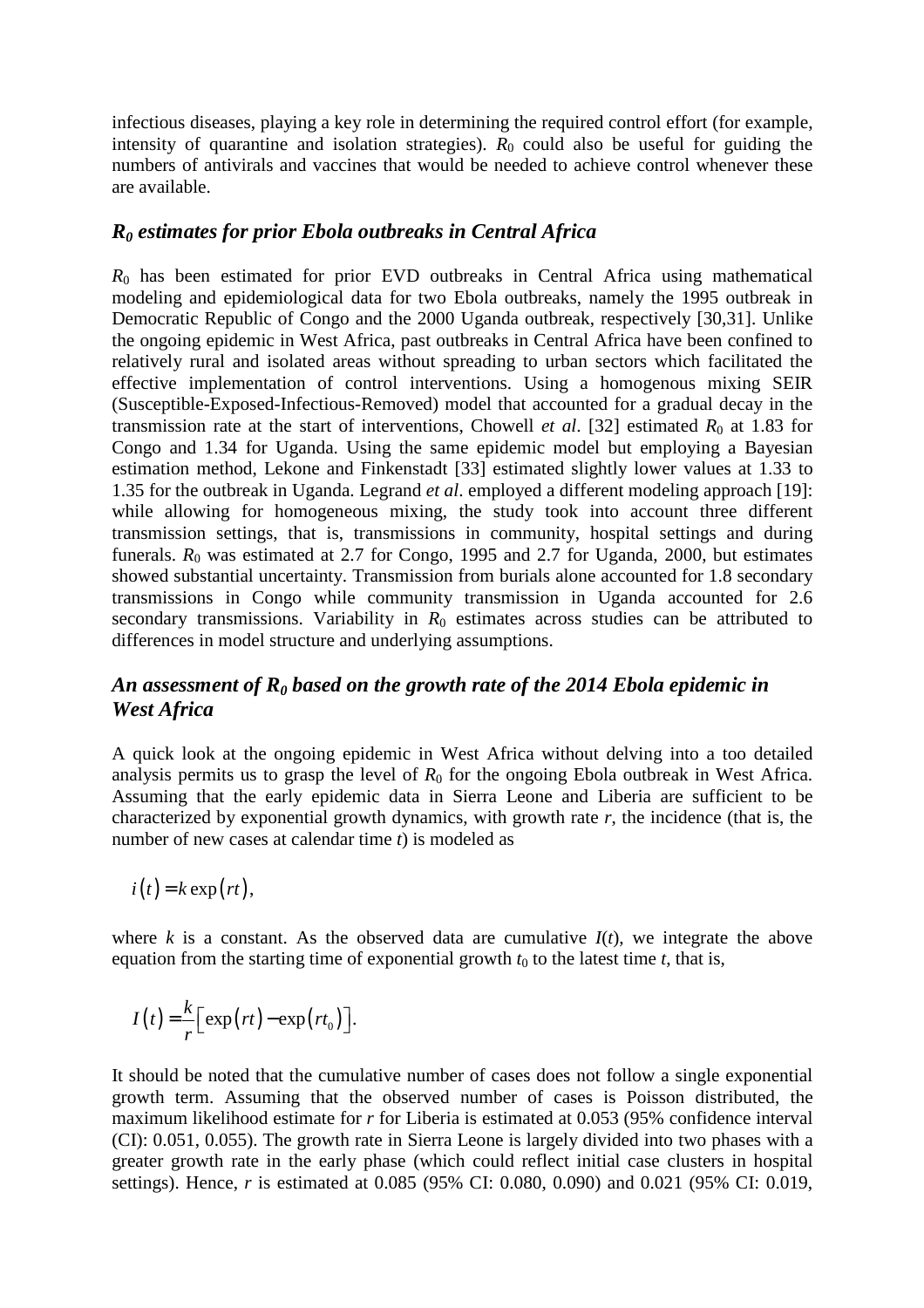0.023) for the early and late phases, respectively (Figure 1A). Assuming that the mean generation time is 12 days (with standard deviation 5.2 days) based on contact tracing data from an outbreak in Uganda 2000 [34] (see below),  $R_0$  for Liberia is estimated at 1.96 (95%) CI: 1.92, 2.01). For Sierra Leone, *R*0 is 3.07 (95% CI: 2.85, 3.32) and 1.30 (95% CI: 1.26, 1.33) for the early and late phases, respectively (Figure 1B). Estimates in Liberia and the late phase of Sierra Leone are roughly consistent with those published by Chowell *et al*. [30]. A comparison of the growth trends for past outbreaks in Central Africa (Congo 1995 and Uganda 2000) with the ongoing epidemic in Liberia is shown in Figure 2.

**Figure 1 Early transmission dynamics of Ebola virus disease (EVD) in Sierra Leone and Liberia, 2014. A)** The cumulative number of confirmed and probable cases of EVD as a function of calendar time [3]. Filled circles represent cases in Liberia, while unfilled triangles represent cases in Sierra Leone. The solid line shows the exponential growth fit to the incidence curve in Liberia. The dashed line is the exponential fit to the early phase in Sierra Leone (up to 8 July 2014), while the dotted line shows the exponential fit to the later phase in the same country. **B)** The relationship between the exponential growth rate and the corresponding reproduction number for EVD based on a Weibull distributed generation time with shape and scale parameters of 2.59 and 13.60, respectively. Arrows indicate the uncertainty range (95% confidence interval) of the exponential growth rate estimated from the corresponding epidemic data.

**Figure 2 Comparison of the growth trends for past outbreaks in Central Africa (Congo 1995 and Uganda 2000) with the ongoing Ebola epidemic in Liberia.** Daily time series of new Ebola case reports prior to the implementation of control interventions for the outbreak in Congo 1995 (9 May 1995) [24] and Uganda 2000 (22 October 2000) [100] and for the ongoing epidemic in Liberia from 15 June to 15 August 2014. Incidence data for the outbreaks in Central Africa are shown according to the dates of symptoms onset while the weekly incidence curve for the epidemic in Liberia comprises total cases based on the daily epidemic curve estimated in [7].

### *Mathematical modeling studies of the 2014 Ebola epidemic in West Africa*

Recent studies have started to shed light on the transmission potential of the ongoing EVD epidemic. Specifically, three studies have estimated the basic reproduction number of EVD in the range of 1.5 to 2.5 [8,9,35]. Althaus [8] employed an SEIR model with the timedependency of the reproduction number to capture effects of control interventions, following the model by Chowell *et al*. [18]; analyzing the country-specific data independently for each country, the estimates were 1.5 for Guinea, 2.5 for Sierra Leone and 1.6 for Liberia [8]. Gomes *et al*. [35] explicitly accounted for the risk of international spread, and the basic reproduction number ranged from 1.5 to 2.0. More importantly, this study employed a global epidemic model with mobility data, indicating that the short-term risk of international spread to outside Africa is small and that the expansion of the ongoing epidemic is more likely to occur in African countries [35]. Moreover, Fisman *et al.* estimated  $R_0$  at 1.8 using a twoparameter mathematical model that describes the epidemic growth and control [9].

Real-time estimation of the effective (time-dependent) reproduction number revealed estimates in line with  $R_0$  estimates derived from other studies. For instance, by measuring temporal variations in the epidemic growth rate during periods of epidemic growth, the reproduction number was approximated based on a classic formula of  $R_0$  for the SEIR model, which provided estimates in the range of 1.4 to 1.9 [36]. A different modeling study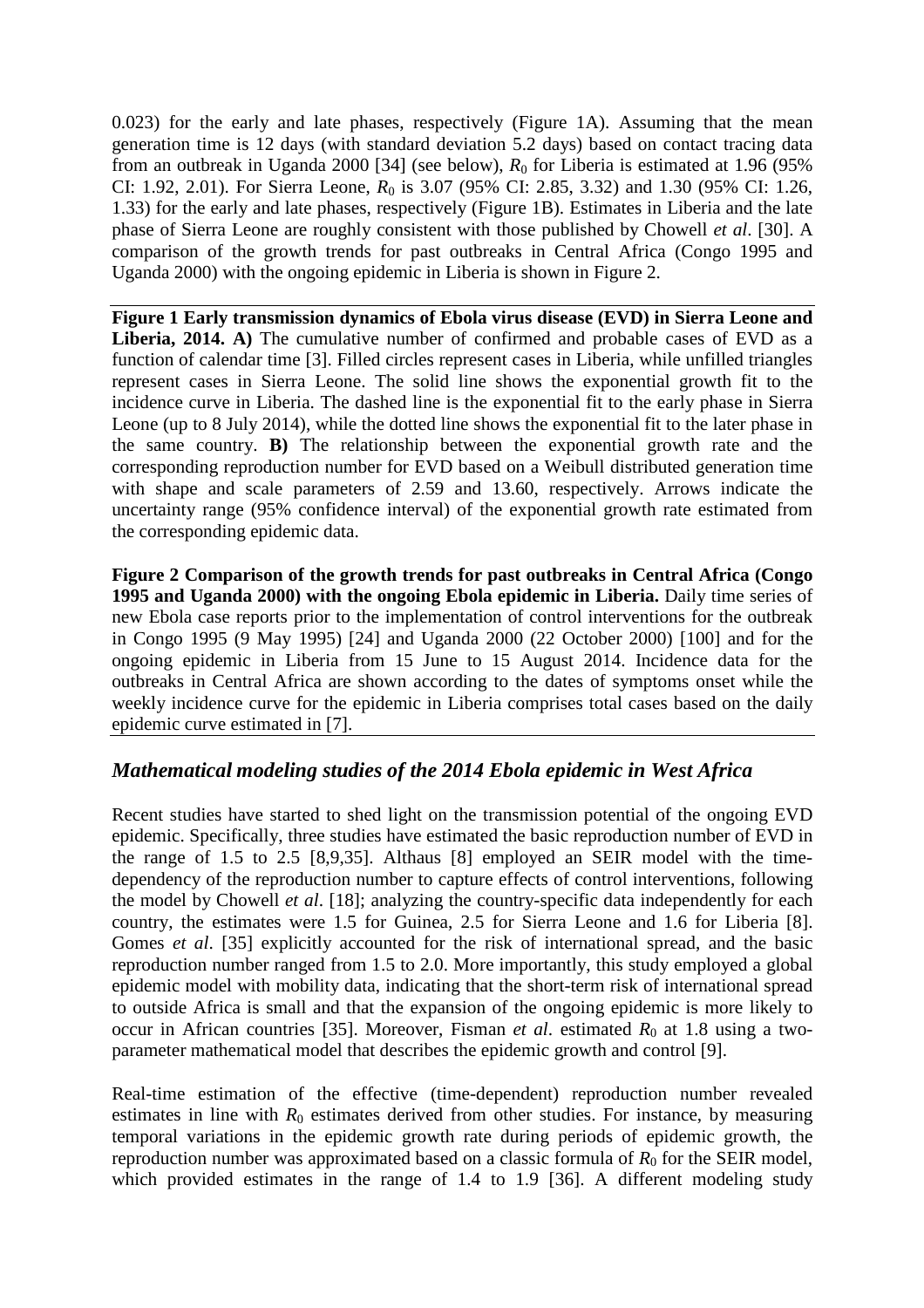accounted for both local transmission and transnational spread across severely affected countries using a multivariate renewal process model which allowed the derivation of global and country-specific estimates of the reproduction number [7]. This study indicated that the effective reproduction number  $R_t$  from June to August 2014 ranged from 1.4 to 1.7 in Sierra Leone and Liberia. Hence, control could be reached by halting over half of the secondary transmissions per primary case whenever the reproduction number is below 2 [7]. Moreover, it is worth noting that the exponential growth in Ebola incidence is placing great pressure on healthcare facilities, which could affect time- and space-dependent variations in transmission dynamics and the surveillance system [37]. The analysis of available data using mathematical modeling should, therefore, carefully assess the quality and consistency of the surveillance system employed to collect epidemiological data. Hence, mathematical models should ideally be tied to characteristics of the surveillance system as much as possible to avoid potential bias [38].

#### *Comparing R0 with other infectious diseases*

For comparison with other filoviruses, the  $R_0$  for the 2005 Marburg Fever Outbreak in Angola has been consistently estimated at 1.6 using two different statistical modeling approaches [39,40]. For comparison with other infectious diseases transmitted by direct contact,  $R_0$  has been estimated at 2.6 for an outbreak of acute hemorrhagic conjunctivitis in Mexico [41]. In contrast, for respiratory infections, the reproduction number has been estimated for the SARS outbreaks in 2003 in the range 2.2 to 3.7 based on fitting transmission models to the progression of weekly cases prior to the start of control interventions [42,43], in the range 1.2 to 1.6 for seasonal influenza [44], 1.4 to 5.2 for influenza pandemics [45-50], 15 for pertussis, 17 for measles [27] and 1.2 to 1.3 for meningococcal meningitis [51].

#### *Asymptomatic infection and incubation period*

Asymptomatic infection with Ebola virus is known to occur in a certain fraction of exposed individuals [52]. By analyzing the antibody responses among 24 asymptomatic close contacts of symptomatic patients, Leroy *et al*. found that 11 (45.8%) developed both immunoblobulin M (IgM) and IgG responses to Ebola antigens. However, the study subjects were only those who experienced close contacts, and an estimate of asymptomatic ratio for the general population was not obtained. The majority of cases developed illness 6 to 11 days after infection. A classical study of the Zaire strain [53] indicated that the mean incubation period, that is, the mean length of time from infection to illness onset, is 6.3 days with the 95% quantile 21 days. Reanalyzing the data set of household contacts during the Ebola outbreak in the Democratic Republic of Congo in 1995, Eichner *et al*. estimated the mean incubation period at 12.7 days (with standard deviation 4.31 days) [54]. The fitted lognormal distribution is redrawn in Figure 3A. By taking the 99 percentile point as the length of quarantine, Eichner *et al*. argues for movement restrictions of exposed healthy individuals for 25 days. Based on data for the first 9 months of the ongoing Ebola epidemic, a recent study estimated the mean incubation period at 11.4 days with no significant variation across the affected West African countries [6].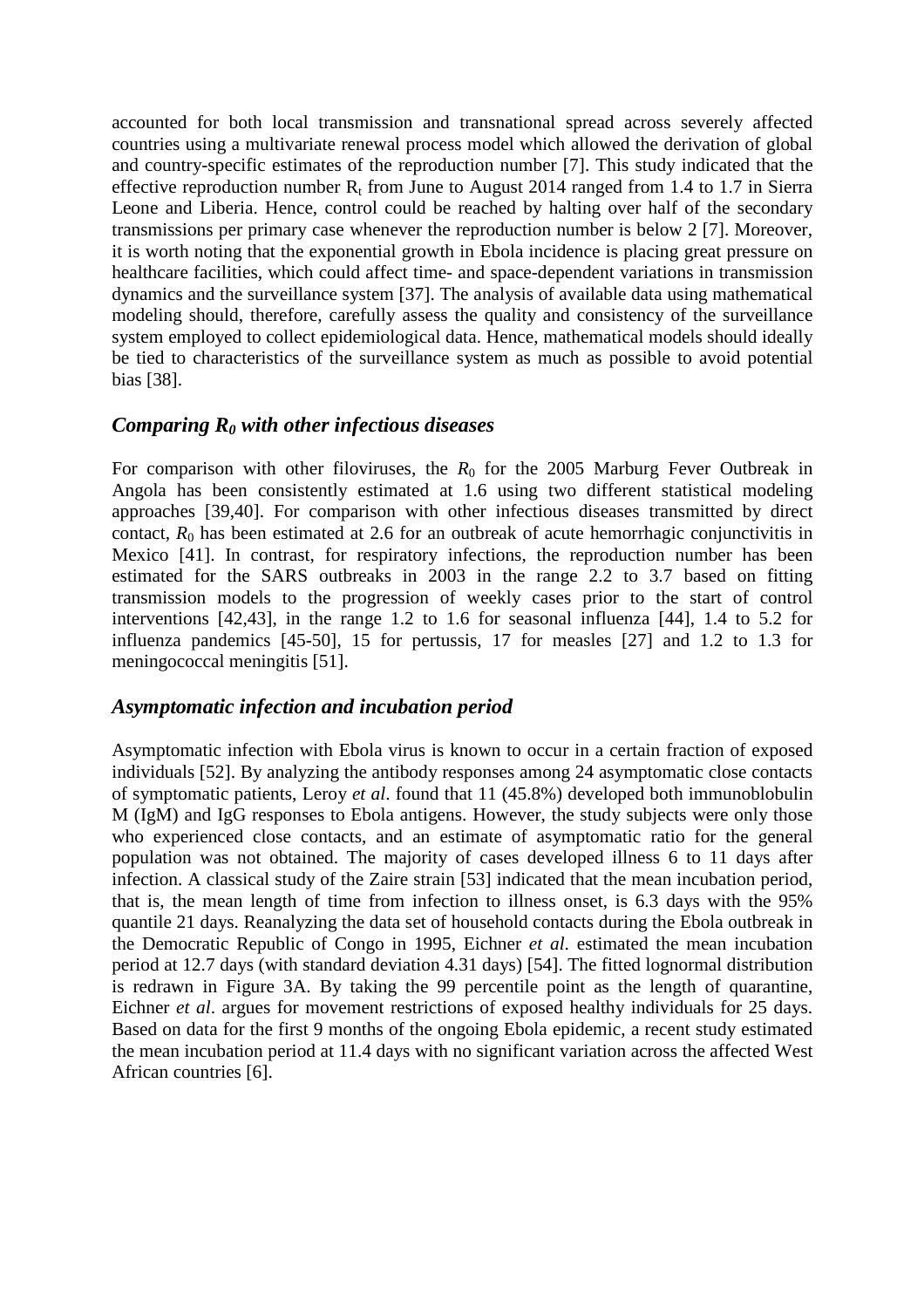**Figure 3 Incubation period and generation time of Ebola virus disease (EVD). A)** The probability density function of the incubation period, that is, the time from infection to illness onset, fitted to a lognormal distribution is shown. The mean and the standard deviation are 12.7 and 4.3 days, respectively [54]. **B)** The generation time distribution, as collected from contact tracing data during the Ebola outbreak in Uganda, 2000, is fitted to a Weibull distribution. The mean and the standard deviation are 12.0 and 5.2 days, respectively.

### *The serial interval*

The serial interval defined as the time from illness onset in the primary case to illness onset in the secondary case [55], has been relatively well observed for EVD based on household or contact-tracing studies. A household study during the outbreak in DRC indicated that the minimum serial interval was 7 days, while the maximum was 17 days [56]. Findings based on contact tracing data for the outbreak in Uganda in 2000 were roughly consistent with those derived from household data [34]: mean (SD) and median (quartiles) estimates for the serial interval were 12.0 (5.2) and 11.5 (8 to 17) days, respectively. Figure 3B shows the serialinterval distribution along with a fitted Weibull distribution with scale and shape parameters estimated at 13.6 (95% CI: 11.4, 16.1) and 2.6 (95% CI: 1.8, 3.5), respectively. The Cramérvon Mises goodness-of-fit test did not reveal significant deviations between the observed data and fitted model distribution ( $W^2 = 0.05$ ,  $P = 0.25$ ). This estimate is in good agreement with that derived from data of the first 9 months of the ongoing epidemic in West Africa, which has been estimated at  $15.3 \pm (SD = 9.3)$  days [6]. This distribution is key to quantifying the reproduction number using the exponential growth rate of cases during the early stage of an epidemic, because the conversion from the growth rate of cases to the reproduction number requires estimates of the generation time distribution [57] which is known to be informed by the serial interval and the incubation period [58].

## *The latent and infectious periods*

Other parameters associated with the time course of EVD have not been rigorously ascertained. However, according to Bayesian model-based estimates from a past Ebola outbreak [33], the mean latent and infectious periods have been estimated at 9.4 and 5.7 days, respectively, using a vague prior and 10.1 and 6.5 days, respectively, for an informative prior. These exponential distributions based on a mathematical modeling study are the only available empirical evidence for these two time periods. The mean length of time from illness onset to death is approximately 10 days [24,56], but the transmissibility from the deceased from Ebola may account for a certain fraction of secondary transmissions [19]. Hence, the infectious period could be longer than the observable time to death if the burial is extended.

### *The case fatality ratio*

The case fatality ratio (CFR) is calculated as the proportion of deaths among the total number of EVD cases, thereby informing the virulence of the infectious pathogen. EVD can be fatal, but it is important to note that the CFR being 'almost 100%' for EVD in general does not rest on any empirical arguments. For the well documented outbreaks of Ebola (excluding only isolated cases who are likely to have acquired infection from animal contact), the expected value of CFR has always been below 90% [31], with the range from 41% to 89%. The socalled Zaire strain is considered to be slightly more fatal than the Sudan strain. While the CFR for the Sudan strain ranges from 41% to 65%, the CFR for the Zaire strain ranges from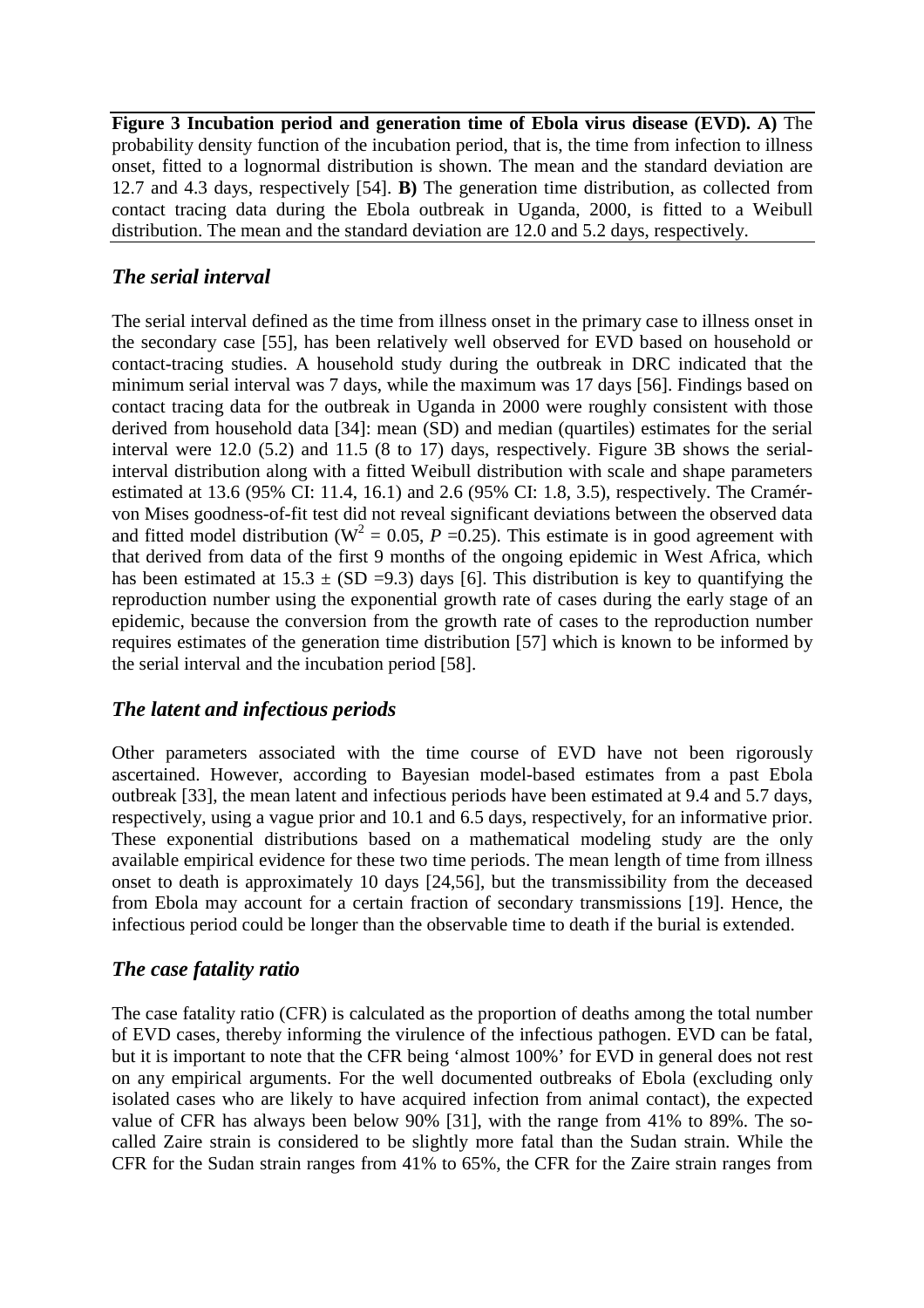61% to 89%. Considering that the corresponding quartile for the Zaire strain, as determined by the distribution of outbreak-specific estimates, ranges from 73.3% to 84.3%, the CFR of the ongoing epidemic among cases with definitive recorded clinical outcomes for Guinea, Liberia and Sierra Leone has been consistently estimated at 70.8% (95% CI: 68.6 to 72.8), which is in good agreement with estimates from prior outbreaks. Nevertheless, it must be noted that earlier studies have not addressed ascertainment bias. It is important to follow up the reasons why the estimated 53% (as of 31 August 2014 which involved an underestimation bias due to time delay from illness onset to death) in real-time has been much lower than the published estimate of 70.8% among a portion of cases. Given the potential presence of asymptomatic cases, addressing ascertainment error may be the key to appropriately capture the disease burden for the entire population. Table 1 summarizes key epidemiological parameters for EVD.

| Table 1 Summary of empirical estimates of epidemiological parameters for Ebola virus |  |
|--------------------------------------------------------------------------------------|--|
| disease (EVD)                                                                        |  |

| <b>Description</b>               | <b>Value</b>       | <b>Reference</b> |
|----------------------------------|--------------------|------------------|
| Incubation period                | 12.7 days (mean)   | [54]             |
| Latent period                    | 10.1 days (mean)   | $[33]$           |
| Infectious period                | 6.5 days (mean)    | $[33]$           |
| Serial interval                  | 12.0 days (mean)   | [34]             |
| Generation time                  | 16.6 days (mean)   | [34]             |
| Time from illness onset to death | 10 days (mean)     | [24, 56]         |
| Case fatality ratio              | 41% to 65% (Sudan) | [31]             |
|                                  | 61% to 89% (Zaire) |                  |

#### **Models of Ebola transmission dynamics and control**

The transmission dynamics of Ebola outbreaks in confined settings in Central Africa have been previously described using an SEIR epidemiological model [30] with the goal of quantifying the effects of social distancing interventions. In this model, the time-dependent transmission rate parameter  $\beta(t)$  captures the effects of implementing basic public health interventions over time. For instance, once interventions are put in place  $\tau$  days after the onset of the outbreak, the time-dependent transmission rate could be modeled to shift from a 'free course' baseline value  $\beta_0$  to a value  $\beta_1$ , where  $\beta_1 < \beta_0$ . More realistically, one can assume that the full effect of interventions is not seen immediately but gradually takes hold in the population, as modeled in [30]. In these models, the basic reproduction number,  $R_0$ , in a completely susceptible population and in the absence of control interventions is computed as the product of the mean transmission rate during the intervention-free course of the outbreak,  $\beta_0$ , and the mean infectious period,  $1/\gamma$ . Hence,  $R_0$  is given by:

$$
R_{0}=\beta_{0}/\gamma
$$

More detailed epidemiological data and information about the contributions of different settings to transmission could guide the design of more elaborate models that could be helpful to quantify the effects of more specific intervention strategies. Legrand *et al*. [31] developed a structured transmission model to describe Ebola epidemics with contributions to the force of infection from the community, funerals and healthcare settings. The most distinctive feature of this model is that transmission during burial rituals is modeled by accounting for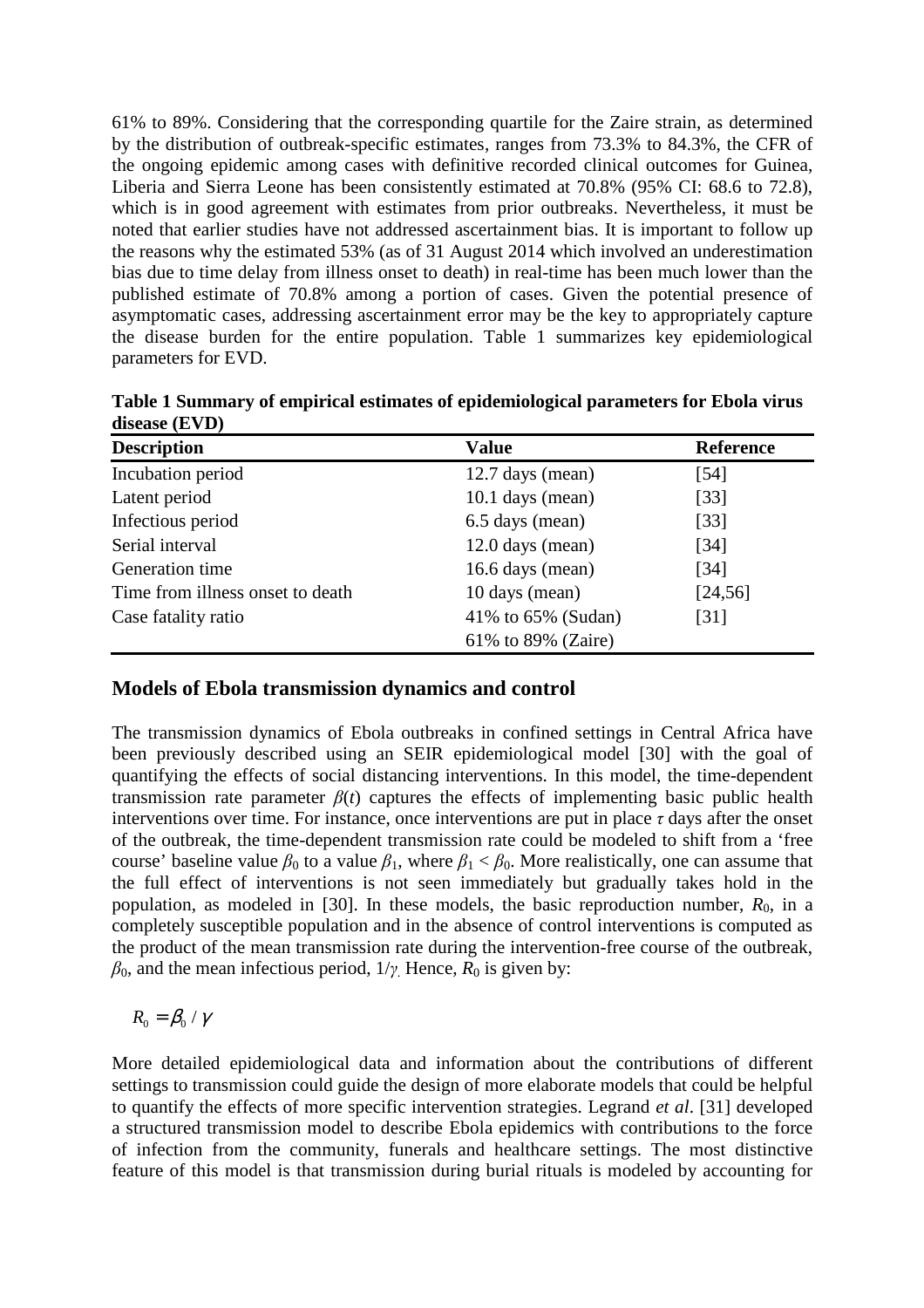the duration of the burial and the intensity of transmission with infectious bodies. This model is comprised by six epidemiologically relevant states and thirteen parameters. The model was calibrated to data of the Ebola outbreaks in the Republic of Congo in 1995 and Uganda in 2000 by fitting three transmission rate parameters, one for each transmission setting and one parameter to quantify the effectiveness of interventions. The full model can be applied to the West African epidemic particularly for Guinea, Sierra Leone and Liberia where burial practices involve the touching of bodies of the deceased [59]. But this feature is believed to be less influential in transmission in the context of Nigeria where a limited outbreak developed. To illustrate the effects of control interventions during Ebola outbreaks, here we only account for transmission in the community and in healthcare settings by adjusting baseline transmission rates, diagnostic rates and enhancement of infection-control measures (for example, strict use of protective equipment by health-care workers and effective isolation of infectious individuals) (see for example, [27,28,42,43,60,61]). In this simpler setting, the population is divided into five categories: susceptible individuals (S); exposed individuals (E); infectious and symptomatic individuals (I); hospitalized individuals (H); and removed individuals after recovery or disease-induced death (R).

Susceptible individuals infected through contact with infectious individuals (secondary cases) enter the latent period at rate  $\beta(t)$  ( $I + l(t)$  *H*) /*N*(*t*) where  $\beta(t)$  is the mean human-to-human transmission rate per day, *l*(*t*) quantifies the relative transmissibility of hospitalized patients compared to symptomatic patients in the community, and *N*(*t*) is the total population size at time *t*. Thus, values of *l*(*t*) between 0 and 1 would reflect the effectiveness of hospital isolation measures that decrease Ebola transmission probability below that seen in the community, and values above 1.0 denote increased transmission in the hospital relative to the community, potentially due to biological and/or epidemiological reasons (for example, exposure to body fluids). Symptomatic infectious individuals *I* are hospitalized at the timedependent average rate  $\gamma_a(t)$  or recover without being hospitalized at the average rate  $\gamma_1$ . Individuals in the 'removed' class do not contribute to the transmission process. For simplicity, one can assume that the time-dependent transmission rate  $\beta(t)$ , relatively transmissibility of hospitalized patients,  $l(t)$ , and the diagnostic rate  $\gamma_a(t)$ , remain constant values at  $\beta_0$ ,  $l_0$ , and  $\gamma_{a0}$  prior to the implementation of comprehensive countermeasures. Hence, in this model the basic reproduction number,  $R_0$ , is given by the following expression:

$$
R_0 = \beta_0 [1/(\gamma_{a0} + \gamma_I) + l_0 (1/\gamma_r) (\gamma_{a0}/(\gamma_{a0} + \gamma_I))].
$$

In this equation,  $(1/(\gamma_{a0} + \gamma_1))$  is the mean infectious period of community cases,  $\gamma_{a0}/(\gamma_{a0} + \gamma_1)$  is the fraction of symptomatic cases that are hospitalized, and  $1/\gamma_r$  is the mean infectious period of hospitalized cases. This expression can be decomposed as the sum of the contributions of infectious individuals in the community and the hospital as follows:

$$
R_{0} = R_{comm} + R_{hosp}
$$

where  $R_{\text{comm}} = \beta_0 / (\gamma_{a0} + \gamma_I)$  and

$$
R_{\rm hosp} = \beta_0 \; l_0 \; (1/\gamma_{\rm r}) (\gamma_{\rm a0} / (\gamma_{\rm a0+} \gamma_{\rm I})).
$$

Importantly, the above components for the reproduction number underscore the fact that the actual reproduction number could vary across regions as a function of the local capacity public health context (for example, infection control practices and availability of personal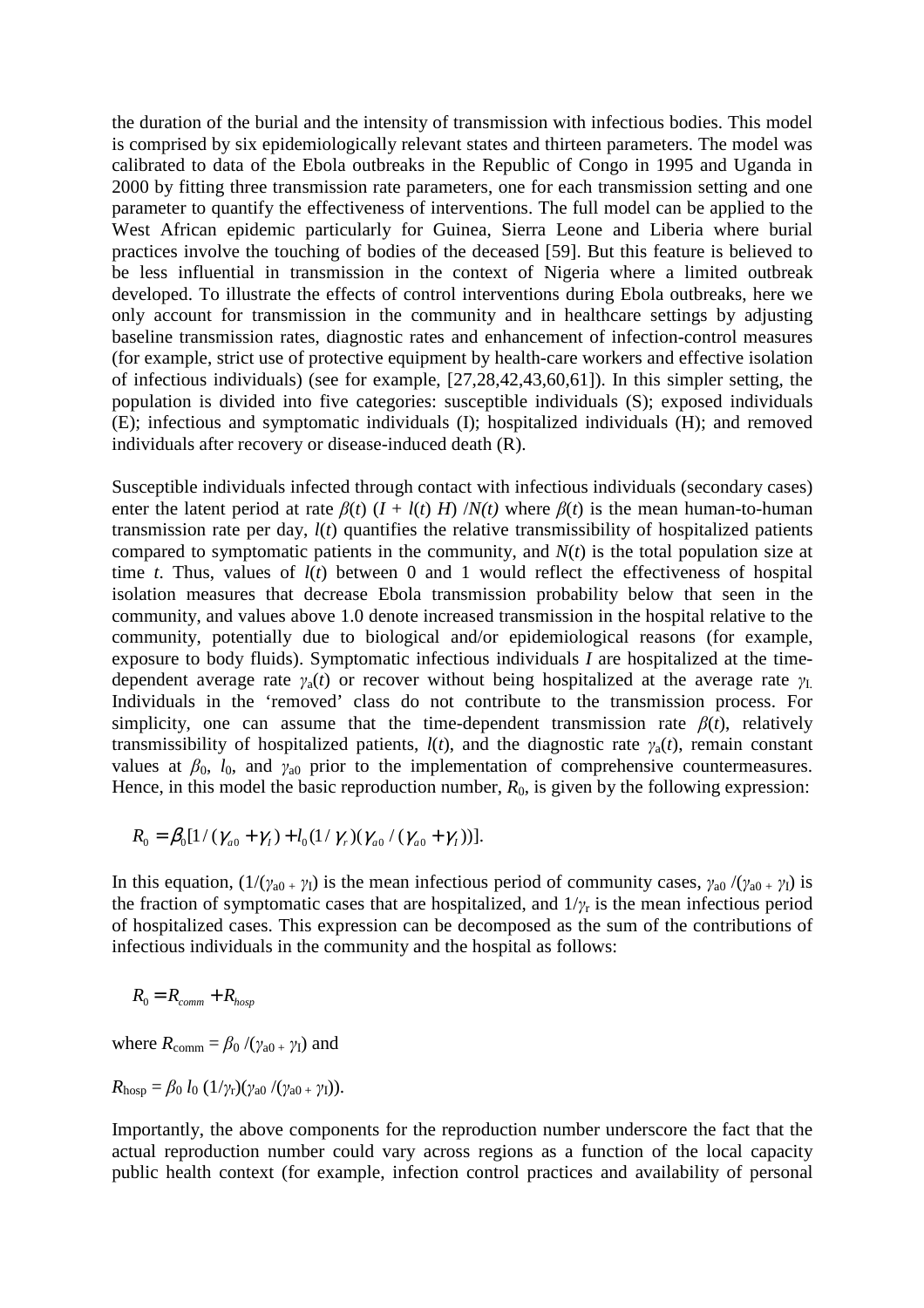protective equipment for health care workers) and any local cultural practices that may influence transmission (for example, funeral traditions). Consequently, an outbreak may be very unlikely to unfold in developed countries simply as a result of baseline infection control measures in place (that is,  $R_0 < 1$ ) whereas poor countries with extremely weak or absent public health systems may be unable to control an Ebola outbreak (that is,  $R_0 > 1$ ). This suggests that local socioeconomic and sociocultural conditions are key determinants of disease spread, particularly in the context of the transmission dynamics of EVD. The impact of infection-control measures in health care settings is illustrated in Figure 4 for different initial values of baseline  $R_0$ . The combined effect of the effectiveness of isolation measures and the diagnostic rate of symptomatic individuals on  $R_0$  is given in Figure 5.

**Figure 4** The effects of isolation strategies on  $R_0$ . Basic reproduction number as a function of level of isolation effectiveness in health care settings for three different baseline values of *R*0: 1.3, 1.5 and 1.8. Epidemiological parameter values for EVD are shown in Table 1. The mean time from symptoms onset to diagnosis  $(\gamma_{a0})$  is assumed to be three days. The isolation effectiveness is given by  $100*(1-l_0)$  where  $l_0$  is the relative infectiousness of infectious individuals in health care settings. Baseline values of  $R_0$  are calibrated by adjusting the transmission rate  $\beta$  to achieve a given R<sub>0</sub>. EVD, Ebola virus disease; R<sub>0</sub>, basic reproduction number. Three lines represent results for three baseline values of  $R_0$ : 1.3, 1.5 and 1.8.

**Figure 5** The effects of isolation strategies and diagnostic rate on  $R_0$ . Basic reproduction number as a function of the combined effect of the level of isolation effectiveness and the diagnostic rate. Epidemiological mean parameter values for EVD are shown in Table 1. The mean time from symptoms onset to diagnosis  $(y_{a0})$  is varied from one to three days. The isolation effectiveness is given by  $100*(1-l_0)$  where  $l_0$  is the relative infectiousness of infectious individuals in health care settings. The baseline value of  $R_0$  is set at 1.8. EVD, Ebola virus disease;  $R_0$ , basic reproduction number.

### **Initial transmission dynamics**

The natural reservoir hosts of the Ebola virus have yet to be confirmed [62,63], but laboratory studies point to fruit bats as the most likely culprit harboring the Ebola virus in the natural habitat [63-66]. Ebola outbreaks among humans have been associated with direct exposure to fruit bats and mortality among other wild animals, which tend to succumb to the infection [67-69]. Epidemiological data support the notion that spillover events of Ebola virus from a natural reservoir (that is, fruit bats) or an intermediate host, such as non-human primates, into human populations occur with a certain frequency (for example, [70,71]), but only a small number of those introductions are ever correctly diagnosed and reported or successfully unfold human-to-human transmission chains that lead to outbreaks. This hinders our understanding of the frequency of spillover events as a function of time (for example, season) and its relationship with variation in climatological or socioeconomic variables. We note that two studies have associated the onset of Ebola outbreaks with climatological variables [72,73]. Specifically, Pinzon *et al*. reported evidence that Ebola outbreaks are correlated with drastic shifts from dry to wet conditions [72] while a more recent study by Ng *et al*. found lower temperature and higher absolute humidity associated with the onset of EVD outbreaks during 1976 to 2014 [73].

In the context of the ongoing Ebola epidemic in West Africa, a recent study suggests that people in Sierra Leone have been previously exposed to the Ebola virus, but those introductions have not sparked major epidemics [2,71]. Moreover, the ongoing epidemic may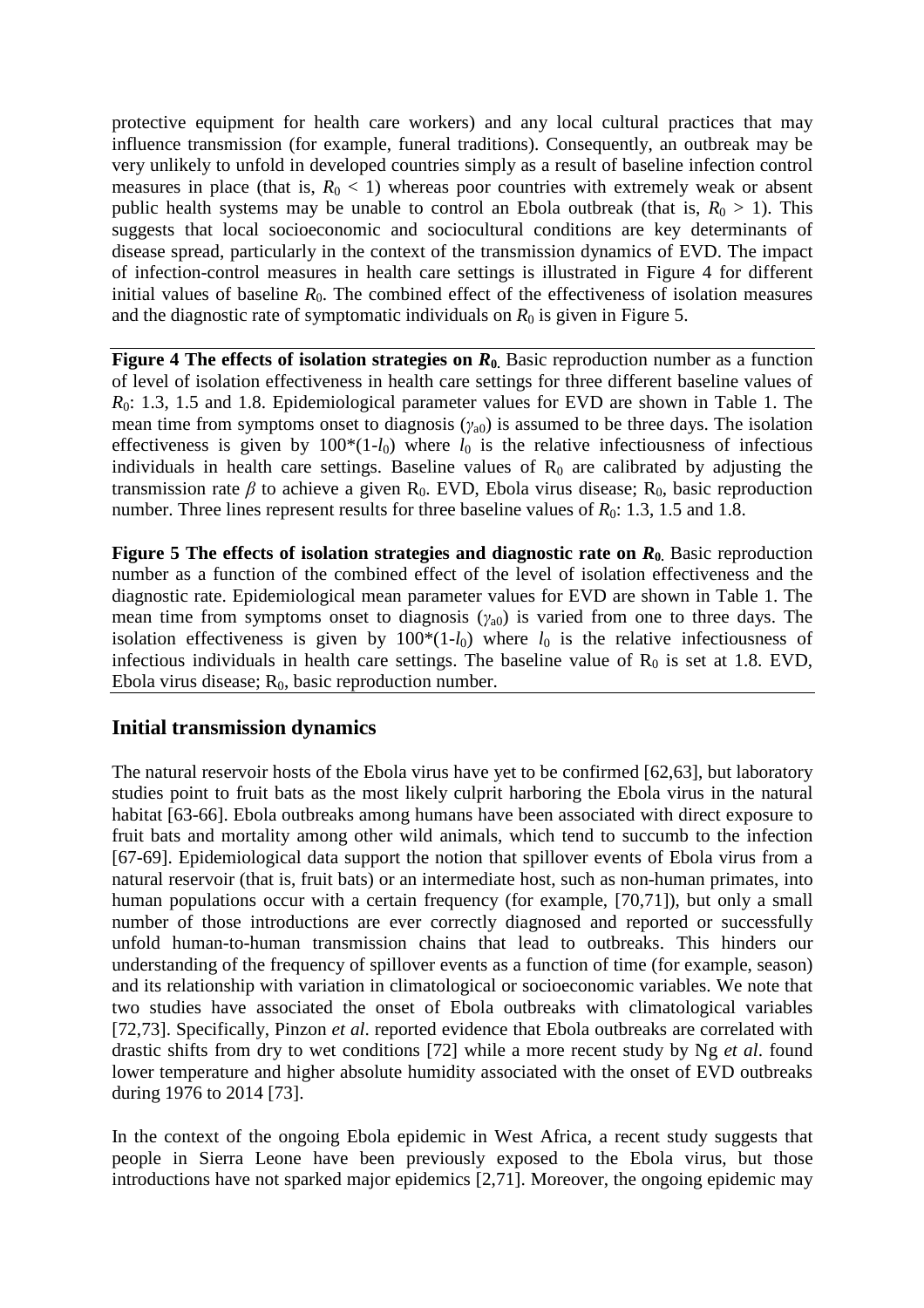have been triggered by a single spillover event as suggested by limited epidemiological data indicating that chains of transmission of reported cases can be traced back to one or two individuals [74]. This may be explained by the fact that Ebola introductions have historically tended to occur in remote, rural areas with sparse population structures characterized by higher disease extinction rates [75,76]. By contrast, the unprecedented size of the ongoing epidemic could have benefited from high population mobility across invisible borders, super spreading events [2] and secondary transmissions linked to health care settings [77]. Figure 6 illustrates the role of the size of spillover events (for example, the number of infectious cases initially introduced in the population) in triggering Ebola epidemics in naive populations by showing that the probability that a major epidemic occurs rapidly increases as a function of the initial number of Ebola cases. For instance, single-case introductions go extinct without developing into epidemics more than 60% of the time while five-case introductions lead to major epidemics more than 90% of the time.

**Figure 6 The effects of size of spillover event on the likelihood of observing an outbreak.** Probability that no major outbreak unfolds as a function of the initial number of infectious cases introduced into the population. Epidemiological parameter values for EVD are shown in Table 1. The mean time from symptoms onset to diagnosis  $(\gamma_{a0})$  is set at three days. The isolation effectiveness is set at 0 (that is,  $l_0$ . =1). Population size N is set at 100,000. The baseline value of  $R_0$  is set at 1.8. The curve corresponds to the mean of the results obtained from 500 model simulations. EVD, Ebola virus disease;  $R_0$ , basic reproduction number.

### **Delays in outbreak detection**

Several factors hamper the timely identification of Ebola outbreaks in Africa. First, only a small number of Ebola outbreaks have occurred in East and Central Africa since the first identified outbreak in 1976 relative to the regional burden of other endemic infectious diseases, such as malaria. Moreover, some areas at risk of Ebola have yet to experience Ebola outbreaks, which severely limits community-level knowledge of the disease. For instance, the ongoing 2014 epidemic of EVOB is reportedly the first to occur in West Africa [10]. Second, early symptoms of Ebola virus disease tend to be nonspecific (for example, many cases are only febrile) [24], which increases the likelihood of misdiagnosing Ebola with malaria or other locally endemic infectious diseases [13]. Unsuccessful treatment of febrile patients and/or the appearance of more specific symptoms during the course of the disease (for example, hemorrhagic manifestations) could increase the likelihood of an 'astute' publichealth worker suspecting Ebola or other viral hemorrhagic fever [78]. Third, lack of epidemiological surveillance systems and diagnostic testing in poor countries further exacerbates the delay in detecting outbreaks. Consequently, the implementation of public health interventions may not start until case or death clusters start to be detected and investigated in the community by public health authorities. In general, the longer the delay in the implementation of control interventions, the higher the chances that the virus percolates from remote and sparsely populated areas into areas of high population density. The probability of observing major Ebola outbreaks is highly sensitive to the timing of initiation of control interventions as illustrated in Figure 7. This figure shows that a five-day delay is highly unlikely to result in major Ebola outbreaks. By contrast, more significant delays exceeding two weeks are likely to lead to Ebola outbreaks (Figure 7).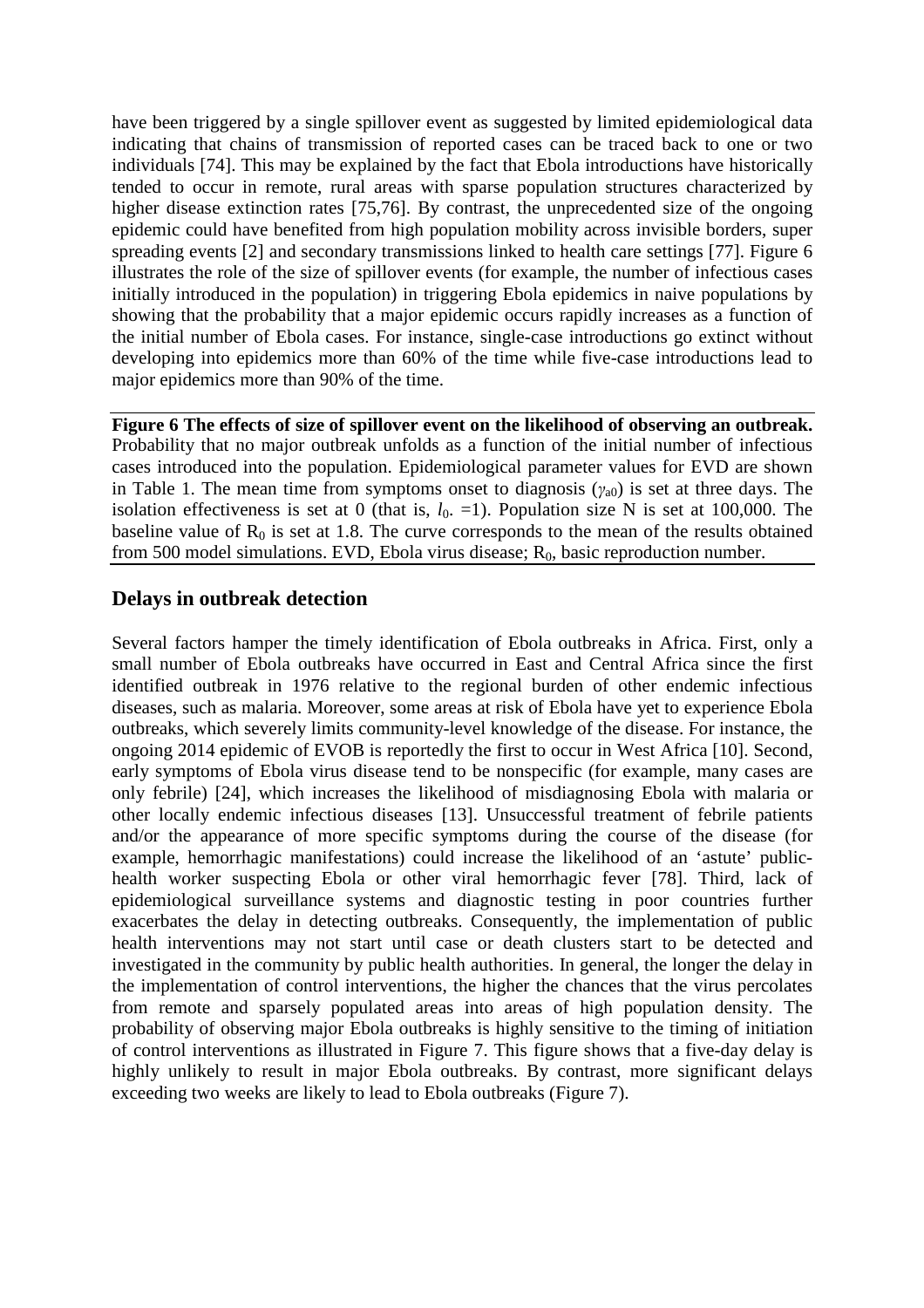**Figure 7 The effects of size of baseline isolation effectiveness and timing of control interventions on the likelihood of observing an outbreak.** Probability that no major epidemic unfolds as a function of isolation effectiveness and timing of implementation of control interventions. Epidemiological parameter values for EVD are shown in Table 1. The mean time from symptoms onset to diagnosis  $(\gamma_{a0})$  is set at three days. The relative infectiousness of hospitalized cases is given by  $l_0$ . Population size N is set at 100,000. The baseline value of  $R_0$  is set at 1.8 by adjusting the transmission rate. After the start of interventions, the transmission rate is reduced by 80% and the relative infectiousness of hospitalized individuals is reduced by 95% (that is,  $l_0 = 1$ ,  $l_1 = 0.05$ ). The curves shown correspond to the mean of the results obtained from 500 model simulations. EVD, Ebola virus disease;  $R_0$ , basic reproduction number.

### **Lack of public health infrastructure**

Basic infection control measures in health care settings are essential to avoid further spread of the disease to other patients, health care workers and visitors. Unfortunately, under-resourced African regions not only suffer from a critically low ratio of health-care workers to total population, but also lack essential personal protective equipment (PPE) (for example, gloves, gowns, face masks) to practice standard infection control measures. They also often lack the infrastructure and local capacity necessary to effectively trace contacts and isolate infectious individuals. Consequently, it is not surprising that Ebola outbreaks have been amplified in health care settings [24,25,79,80] including the ongoing epidemic in West Africa. Indeed, a total of 375 health care workers have developed EVD as of 23 September 2014 [81]. Fortunately, past experience also indicates that early and drastic enhancement of infection control measures in health care settings can substantially reduce the size and geographic scope of Ebola outbreaks [82] [83]. For instance, Figure 8 shows that the rising trend in infected health care workers during the1995 Ebola outbreak in Congo rapidly declined following the implementation of control interventions. The combined impact of the rate of diagnosing symptomatic cases and the relative infectiousness of hospitalized cases on the probability of observing major epidemics is illustrated in Figure 9.

**Figure 8 The impact of Ebola on health care workers during the 1995 Ebola outbreak in The Republic of Congo.** Stacked bar plot of the epidemic curve of the 1995 Ebola outbreak in Republic of Congo to show the contributions of community and health-care worker cases. (left) Remarkably, the number of health care workers affected reached about 27% of the total number of reported Ebola cases. The vertical dashed line indicates the start of control interventions. The cumulative numbers of total cases (black stars) and of health care workers (blue circles) in logarithmic scale reveal a similar growth rate for both epidemic curves (right). Data were adapted from [24].

**Figure 9 The effects of size of baseline isolation effectiveness and diagnostic rate on the likelihood of observing an outbreak.** Probability that no major epidemic unfolds as a function of isolation effectiveness and time from symptoms onset to diagnosis. Epidemiological parameter values for EVD are shown in Table 1. The mean time from symptoms onset to diagnosis  $(y_{a0})$  is set at one, two and three days. The relative infectiousness of hospitalized cases  $(l_0)$  is varied from 0 to 1. Population size N is set at 100,000. The baseline value of  $R_0$  is set at 1.8 by adjusting the transmission rate. The curves shown correspond to the mean of the results obtained from 500 model simulations. EVD, Ebola virus disease;  $R_0$ , basic reproduction number.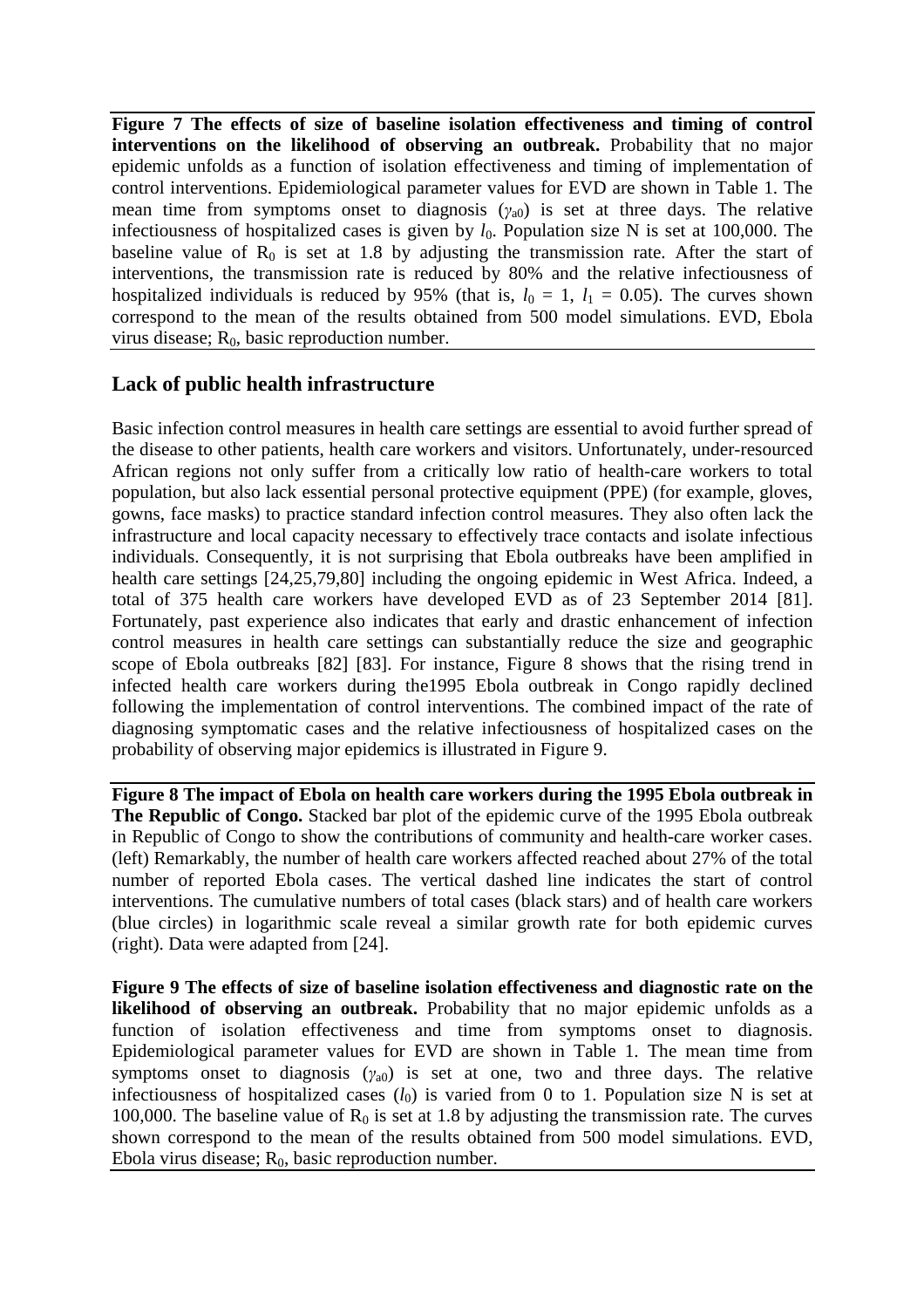#### **Socio-cultural factors**

Socio-cultural factors have not only contributed significantly to Ebola spread, but have also complicated the implementation of control interventions. Specifically, cultural practices involving touching the body of the deceased naturally (and greatly) contribute to the dissemination of the Ebola virus [59]. In particular, the potential for transmission to neighboring and distant areas by exposed funeral attendants could facilitate the development of major epidemics [1,31]. Moreover, the lack of prior experience or knowledge of the disease can lead communities to deny its existence and to associate illness with witchcraft or conspiracy theories presumably created by governments to gain control of populations or attract resources from the international community [77,80]. For instance, during the ongoing epidemic in West Africa, a group of individuals looted equipment and potentially contaminated materials in an isolation facility in a quarantined neighborhood [84]. Finally, the stigma carried by Ebola survivors and family members of Ebola victims could exacerbate disease spread. In particular, uninformed families tend to hide relatives and friends infected with Ebola to avoid being shunned by their own communities, which enhances transmission rates [85]. The problem is compounded by the high case fatality ratio of EVD whereby misinformed communities tend to associate case isolation with a death sentence.

#### **Future directions and conclusions**

The ongoing epidemic in West Africa offers a unique opportunity to improve our current understanding of the transmission characteristics of EVD in humans, including the duration of immunity among Ebola survivors and the case fatality ratio in the presence or absence of supportive therapy [86,87], as well as the effectiveness of various control interventions [37]. For this purpose, there is a critical need to collect detailed epidemiological data in real-time during the ongoing epidemic through the establishment of efficient epidemiological surveillance systems in the affected areas. In addition, we cannot overemphasize the importance of collecting data relating to population behaviors influencing disease spread and control and how these have changed over time. It would also be important to record the level of adoption of preventive and social distancing measures in the community and adherence to infection control measures in health care settings. Detailed data regarding control interventions would also be critical to assess their effectiveness in reducing secondary transmissions including information on the changing numbers of isolation and treatment centers, healthcare workers, intensity of contact tracing activities and awareness campaigns in the community.

There is a scarcity of empirical studies quantifying transmission and the effects of control interventions implemented during past Ebola outbreaks [30,31]. Further work is also needed to quantify the effects of various interventions put in place during the ongoing epidemic in West Africa. Specifically, careful mathematical and statistical modeling studies could help ascertain the role of social distancing interventions (for example, school closures and cancellation of mass gathering events), infection control measures in health care settings (for example, isolation and other infection control measures among health care workers) and contact tracing and quarantine efforts [42,43,61,88-92] . In addition to individual epidemiological data, the timing of such interventions should be recorded along with the scale and extent of interventions (for example, closure of class rooms or entire schools). Intervention studies could reveal, for instance, whether effective infection control mechanisms in hospital settings could suffice to bring an epidemic under control or whether a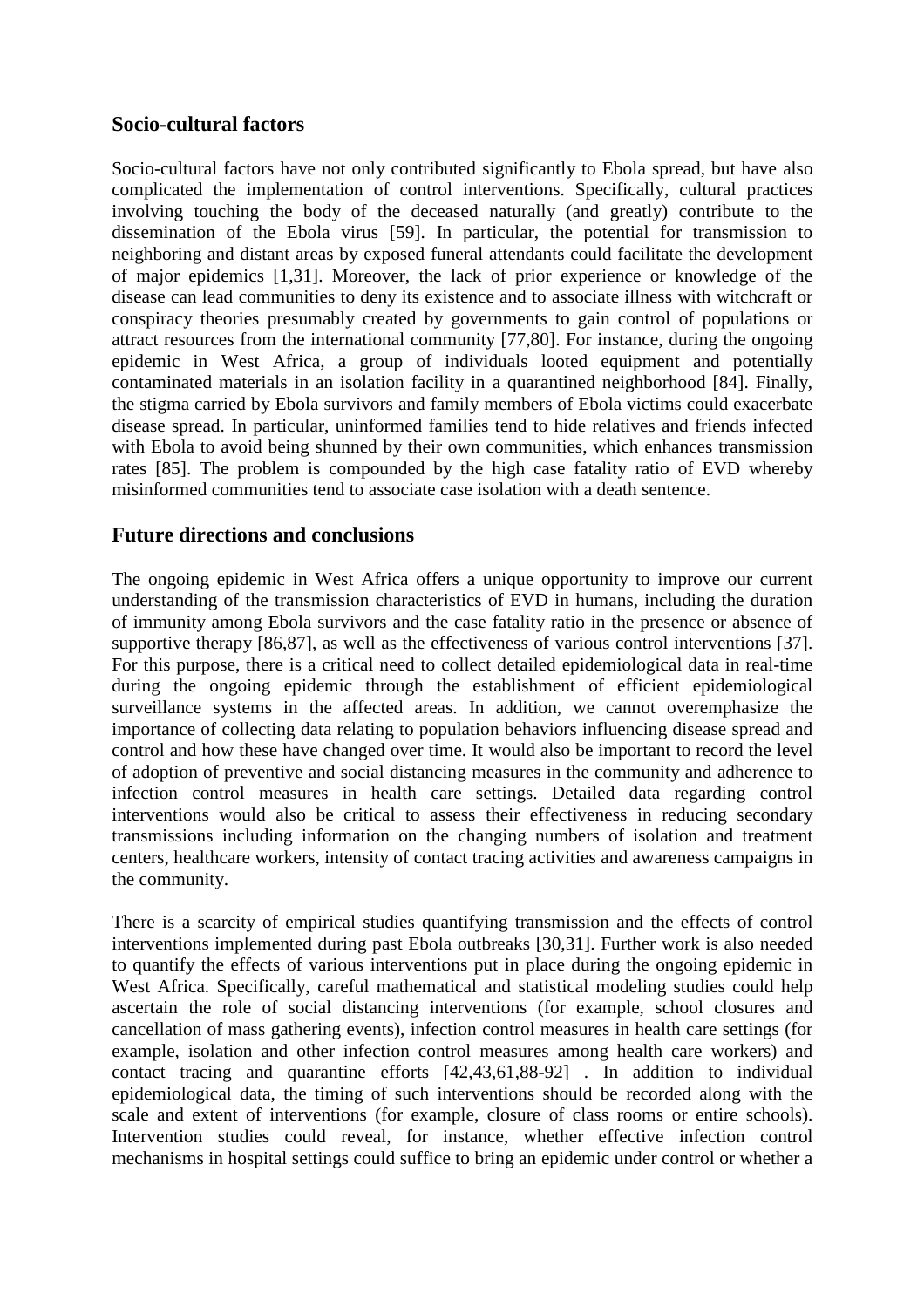combination of control strategies would be critical to ensure epidemic control (for example, *R*  $<$ 1).

While a significant number of computational models have been developed to inform preparedness plans against pandemic influenza [93-95], comprehensive modeling studies to examine the spread and control of viral hemorrhagic fevers, including Ebola, in the context of the highly heterogeneous economic reality of African countries are yet to be developed. The shortage of modeling efforts could be explained by the fact that large Ebola outbreaks affecting large population settings were largely unexpected until now. To start filling this gap, datasets comprising detailed demographic, socio-economic, contact rates and population mobility estimates in the region (for example, commuting networks, air traffic) need to be integrated. Given that the disease is highly fatal, dynamic features of contact and mobility should also be closely investigated. Modeling studies with local demographic characteristics and human movement could be useful not only to assess the likelihood of major epidemics and carry out sensible projections on epidemic outcomes, but also to guide control efforts in the field, such as the estimation of the number, size and location of isolation facilities, the number of health workers and staff and essential supplies that would be needed to respond to a particular outbreak scenario as well as to quantify the effects of potential quarantine efforts in certain areas, border closures and air travel restrictions.

Proven treatments or vaccines against Ebola are still not available. Hence, our current working toolbox available to control the spread of Ebola still hinges on supportive medical care to increase the survival of those infected and basic non-pharmaceutical public health measures [96] to prevent transmission, namely: 1) infection control measures including standard precautions in health care settings; 2) rapid contact tracing and isolation of infectious individuals; and 3) social distancing interventions in the community which may include the dissemination of awareness campaigns to inform the population on how to avoid contracting the disease, quarantining individuals potentially exposed to infectious individuals and restricting the movement of communities exhibiting local transmission to prevent onward transmission. These actions must be conducted in close collaboration with local community leaders to effectively reach the population at large. With the ongoing epidemic in West Africa, the development of treatments and vaccines against Ebola is accelerating [96,97]. For instance, emergency use of a trickle of doses of an experimental drug with unknown efficacy or safety record in humans has been initiated during the outbreak [97]. Recent experiments in monkeys provide promising evidence that this experimental drug could have a significant impact on mortality burden during Ebola outbreaks [98]. Furthermore, a promising bivalent Ebola vaccine against the Zaire and Sudan Ebola strains is entering human safety trials in September 2014 [99] with an initial goal of building a stockpile of 10,000 doses by November 2014. Nevertheless, apart from pharmaceutical effects on the prognosis of infection, we have yet to examine how medication changes the transmission dynamics. Hence, careful studies could be useful for assessing the impacts of treatment on contact, transmission and diagnosis as well as on the disease burden [100]. If an Ebola vaccine is developed successfully, one could assess the effectiveness of pre-emptive and reactive treatment and vaccination plans in the context of limited stockpiles. Finally, it is worth noting that our efforts to prepare against current and future infectious disease threats should also include potential deliberate attempts to trigger epidemics, which are largely unexpected events but could pose high impact on public health and global economic activities.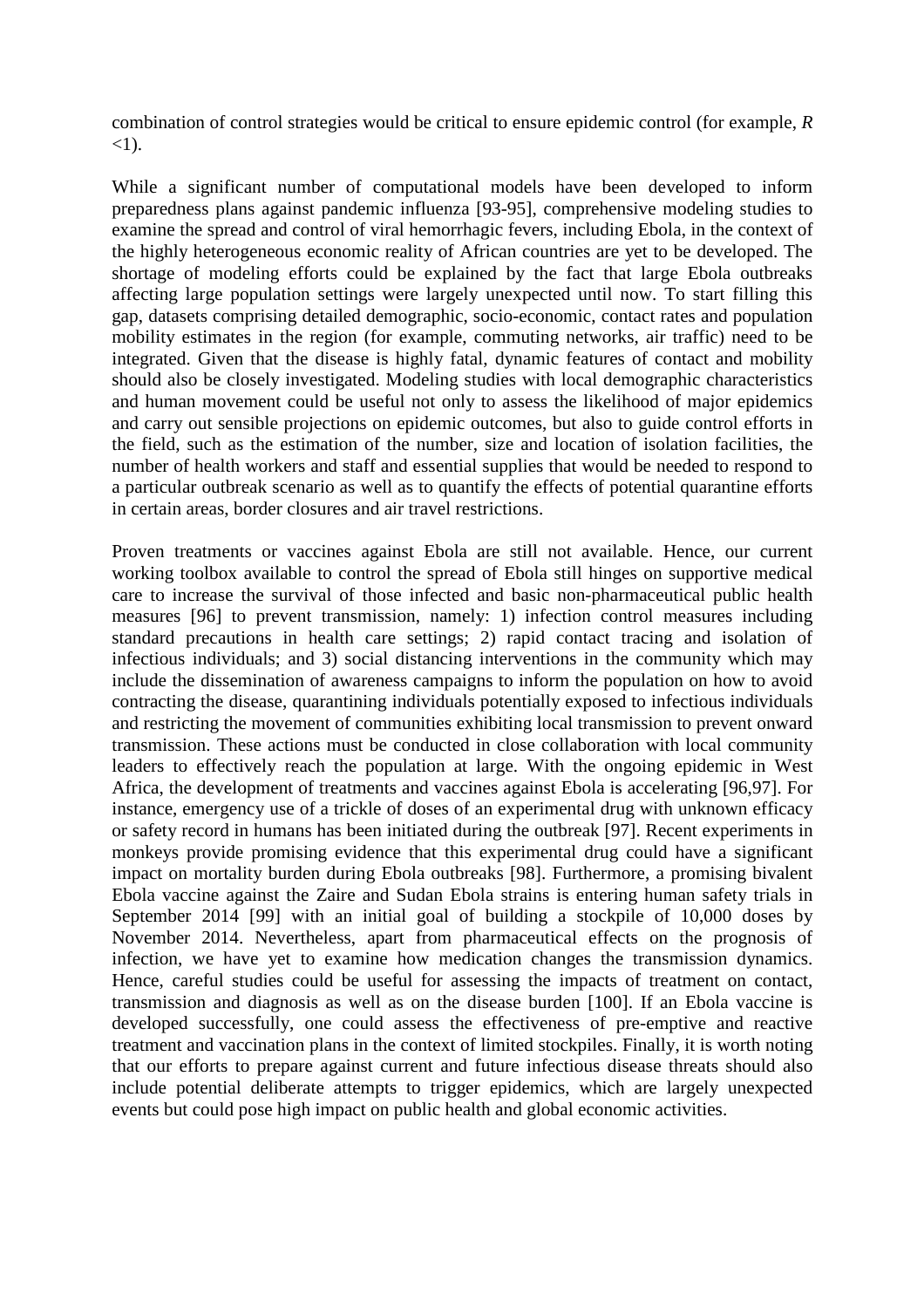# **Competing interests**

The authors declare that they have no competing interests.

## **Authors' contributions**

GC and HN drafted and revised the manuscript. Both authors read and approved the final manuscript.

## **Acknowledgements**

GC acknowledges financial support from the NSF grant 1414374 as part of the joint NSF-NIH-USDA Ecology and Evolution of Infectious Diseases program, UK Biotechnology and Biological Sciences Research Council grant BB/M008894/1, NSF grant 1318788. III: Small: Data Management for Real-Time Data Driven Epidemic Spread Simulations, the Division of International Epidemiology and Population Studies, The Fogarty International Center, US National Institutes of Health, and the Visiting Foreign Scholar program of the Heiwa Nakajima Foundation for supporting a sabbatical research visit at the University of Tokyo. HN received funding support from the Japanese Society for the Promotion of Science (JSPS) KAKENHI Grant Number 26700028, St Luke's Life Science Institute Research Grant for Clinical Epidemiology Research 2014 and the Commissioned Research program of the Ministry of Health, Labour and Welfare, Japan (H26-ShinkoJitsuyoka- General-016).

## **References**

1. Baize S, Pannetier D, Oestereich L, Rieger T, Koivogui L, Magassouba N, Soropogui B, Sow MS, Keïta S, De Clerck H, Tiffany A, Dominguez G, Loua M, Traoré A, Kolié M, Malano ER, Heleze E, Bocquin A, Mély S, Raoul H, Caro V, Cadar D, Gabriel M, Pahlmann M, Tappe D, Schmidt-Chanasit J, Impouma B, Diallo AK, Formenty P, Van Herp M, Günther S: **Emergence of Zaire Ebola Virus Disease in Guinea - preliminary report.** *N Engl J Med*, in press.

2. Gire SK, Goba A, Andersen KG, Sealfon RS, Park DJ, Kanneh L, Jalloh S, Momoh M, Fullah M, Dudas G, Wohl S, Moses LM, Yozwiak NL, Winnicki S, Matranga CB, Malboeuf CM, Qu J, Gladden AD, Schaffner SF, Yang X, Jiang PP, Nekoui M, Colubri A, Coomber MR, Fonnie M, Moigboi A, Gbakie M, Kamara FK, Tucker V, Konuwa E, *et al*: **Genomic surveillance elucidates Ebola virus origin and transmission during the 2014 outbreak.** *Science* 2014, **345:**1369–1372.

3. World Health Organization: *Ebola Virus Disease, West Africa –U pdate on 27 July 2014.* 2014.

4. *Ebola virus disease update - West Africa, 08 August 2014*. 2014.

5. Meltzer MI, Atkins CY, Santibanez S, Knust B, Petersen BW, Ervin ED, Nichol ST, Damon IK, Washington ML: **Estimating the future number of cases in the ebola epidemic –- liberia and sierra leone, 2014–2015.** *MMWR Surveill Summ* 2014, **63:**1–14.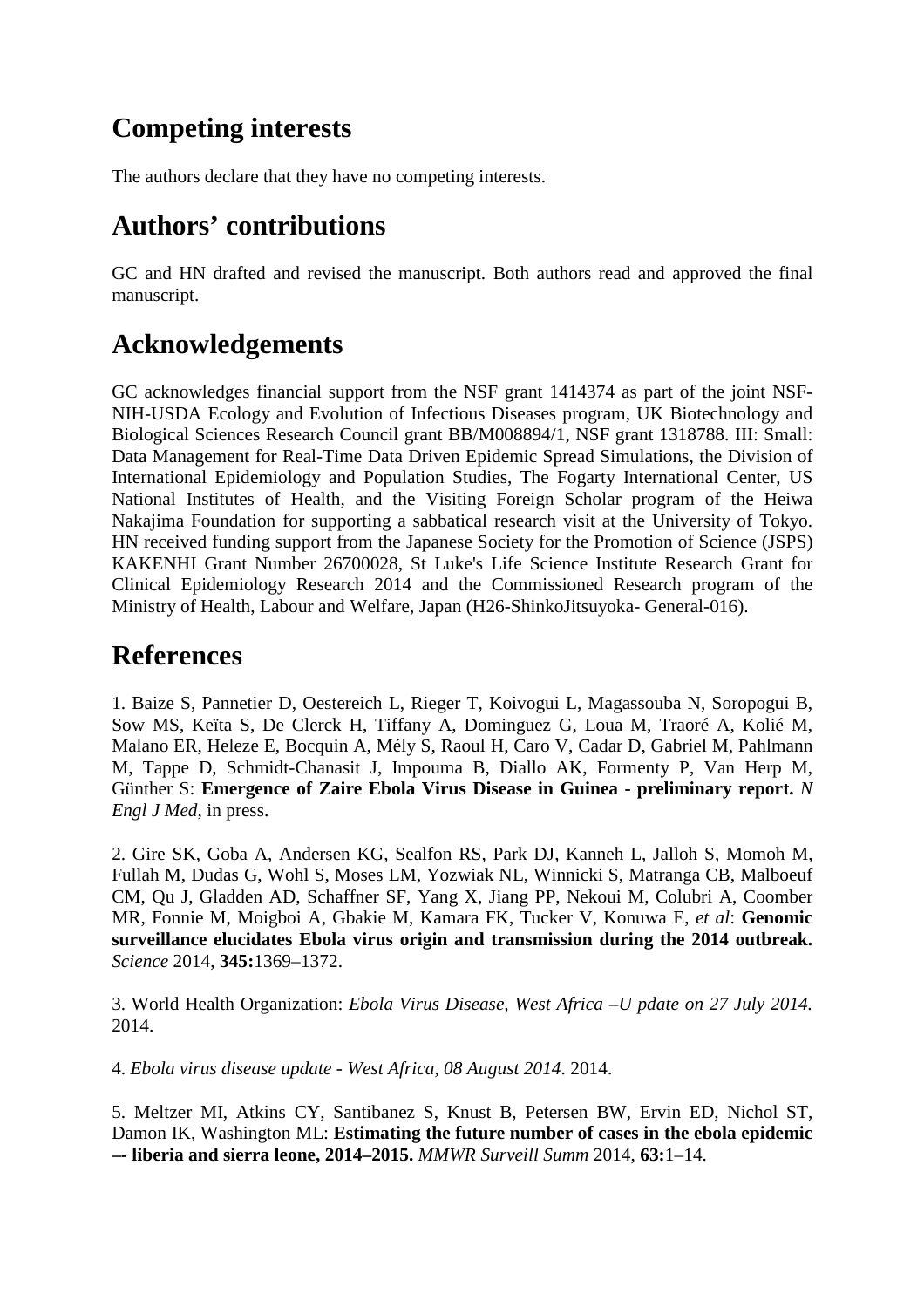6. WHO Ebola Response Team: **Ebola Virus Disease in West Africa - the first 9 months of the epidemic and forward projections.** *N Engl J Med*, in press.

7. Nishiura H, Chowell G: **Early transmission dynamics of Ebola virus disease (EVD), West Africa, March to August 2014.** *Euro Surveill* 2014, **19:**pii:20894.

8. Althaus CL: **Estimating the reproduction number of Zaire ebolavirus (EBOV) during the 2014 outbreak in West Africa.** *PLOS Currents Outbreaks* 2014.

9. Fisman D, Khoo E, Tuite A: **Early epidemic dynamics of the West African 2014 Ebola outbreak: estimates derived with a simple two-parameter model.** *PLOS Currents Outbreaks* 2014.

10. Fauci AS: **Ebola - underscoring the global disparities in health care resources.** *N Engl J Med* 2014, **371:**1084–1086.

11. Bausch DG, Schwarz L: **Outbreak of ebola virus disease in Guinea: where ecology meets economy.** *PLoS Negl Trop Dis* 2014, **8:**e3056.

12. *What is Contact Tracing? Centers for Disease Control and Prevention.* accessed on September 18, 2014.

13. Okeke IN: *Divining without Seeds: the Case for Strengthening Laboratory Medicine in Africa.* Ithaca: Cornell University Press; 2011:200.

14. Del Rio C, Mehta AK, Lyon Iii GM, Guarner J: **Ebola Hemorrhagic Fever in 2014: the tale of an evolving epidemic.** *Ann Intern Med* 2014. doi:10.7326/M14-1880.

15. Leroy EM, Kumulungui B, Pourrut X, Rouquet P, Hassanin A, Yaba P, Délicat A, Paweska JT, Gonzalez JP, Swanepoel R: **Fruit bats as reservoirs of Ebola virus.** *Nature* 2005, **438:**575–576.

16. Briand S, Bertherat E, Cox P, Formenty P, Kieny MP, Myhre JK, Roth C, Shindo N, Dye C: **The international Ebola emergency.** *N Engl J Med* 2014, **371:**1180–1183.

17. House T, Inglis N, Ross JV, Wilson F, Suleman S, Edeghere O, Smith G, Olowokure B, Keeling MJ: **Estimation of outbreak severity and transmissibility: Influenza A(H1N1)pdm09 in households.** *BMC Med* 2012, **10:**117.

18. Centers for Disease Control and Prevention (CDC): *Outbreaks Chronology: Ebola Hemorrhagic Fever.*

19. Pigott DM, Golding N, Mylne A, Huang Z, Henry AJ, Weiss DJ, Brady OJ, Kraemer MU, Smith DL, Moyes CL, Bhatt S, Gething PW, Horby PW, Bogoch II, Brownstein JS, Mekaru SR, Tatem AJ, Khan K, Hay SI: **Mapping the zoonotic niche of Ebola virus disease in Africa.** *Elife* 2014, **3**. doi: 10.7554/eLife.04395.

20. The World Health Organization: *Ebola Virus Disease.*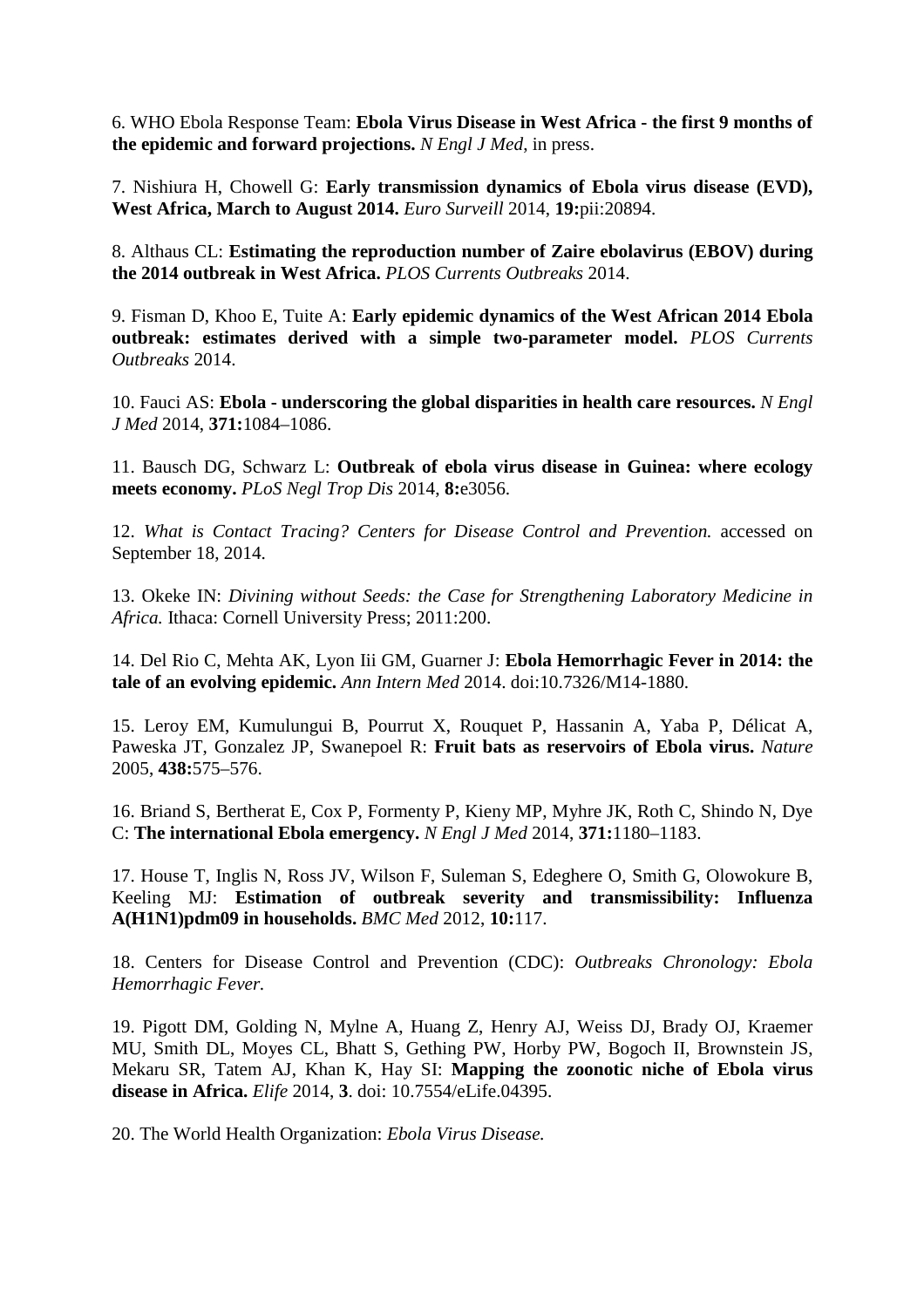21. Bwaka MA, Bonnet MJ, Calain P, Colebunders R, De Roo A, Guimard Y, Katwiki KR, Kibadi K, Kipasa MA, Kuvula KJ, Mapanda BB, Massamba M, Mupapa KD, Muyembe-Tamfum JJ, Ndaberey E, Peters CJ, Rollin PE, Van den Enden E, Van den Enden E: **Ebola hemorrhagic fever in Kikwit, Democratic Republic of the Congo: clinical observations in 103 patients.** *J Infect Dis* 1999, **179:**S1–S7.

22. Centers for Disease Control and Prevention: *Transmission of Ebola (Ebola Virus Disease).* 2014. accessed on September 18, 2014.

23. Weingartl HM, Embury-Hyatt C, Nfon C, Leung A, Smith G, Kobinger G: **Transmission of Ebola virus from pigs to non-human primates.** *Sci Rep* 2012, **2:**811.

24. Khan AS, Tshioko FK, Heymann DL, Le Guenno B, Nabeth P, Kerstiëns B, Fleerackers Y, Kilmarx PH, Rodier GR, Nkuku O, Rollin PE, Sanchez A, Zaki SR, Swanepoel R, Tomori O, Nichol ST, Peters CJ, Muyembe-Tamfum JJ, Ksiazek TG: **The reemergence of Ebola hemorrhagic fever, Democratic Republic of the Congo, 1995. Commission de Lutte contre les Epidemies a Kikwit.** *J Infect Dis* 1999, **179:**S76–S86.

25. Baron RC, McCormick JB, Zubeir OA: **Ebola virus disease in southern Sudan: hospital dissemination and intrafamilial spread.** *Bull World Health Organ* 1983, **61:**997– 1003.

26. Ftika L, Maltezou HC: **Viral haemorrhagic fevers in healthcare settings.** *J Hosp Infect* 2013, **83:**185–192.

27. Anderson RM, May RM: *Infectious Diseases of Humans.* Oxford: Oxford University Press; 1991.

28. Diekmann O, Heesterbeek J: *Mathematical Epidemiology of Infectious Diseases: Model Building.* Analysis and Interpretation: Wiley; 2000.

29. Wallinga J, Teunis P: **Different epidemic curves for severe acute respiratory syndrome reveal similar impacts of control measures.** *Am J Epidemiol* 2004, **160:**509– 516.

30. Chowell G, Hengartner NW, Castillo-Chavez C, Fenimore PW, Hyman JM: **The basic reproductive number of Ebola and the effects of public health measures: the cases of Congo and Uganda.** *J Theor Biol* 2004, **229:**119–126.

31. Legrand J, Grais RF, Boelle PY, Valleron AJ, Flahault A: **Understanding the dynamics of Ebola epidemics.** *Epidemiol Infect* 2007, **135:**610–621.

32. Chowell G, Hengartner NW, Castillo-Chavez C, Fenimore PW, Hyman JM: **The basic reproductive number of Ebola and the effects of public health measures: the cases of Congo and Uganda.** *J Theor Biol* 2004, **229:**119–126.

33. Lekone PE, Finkenstadt BF: **Statistical inference in a stochastic epidemic SEIR model with control intervention: Ebola as a case study.** *Biometrics* 2006, **62:**1170–1177.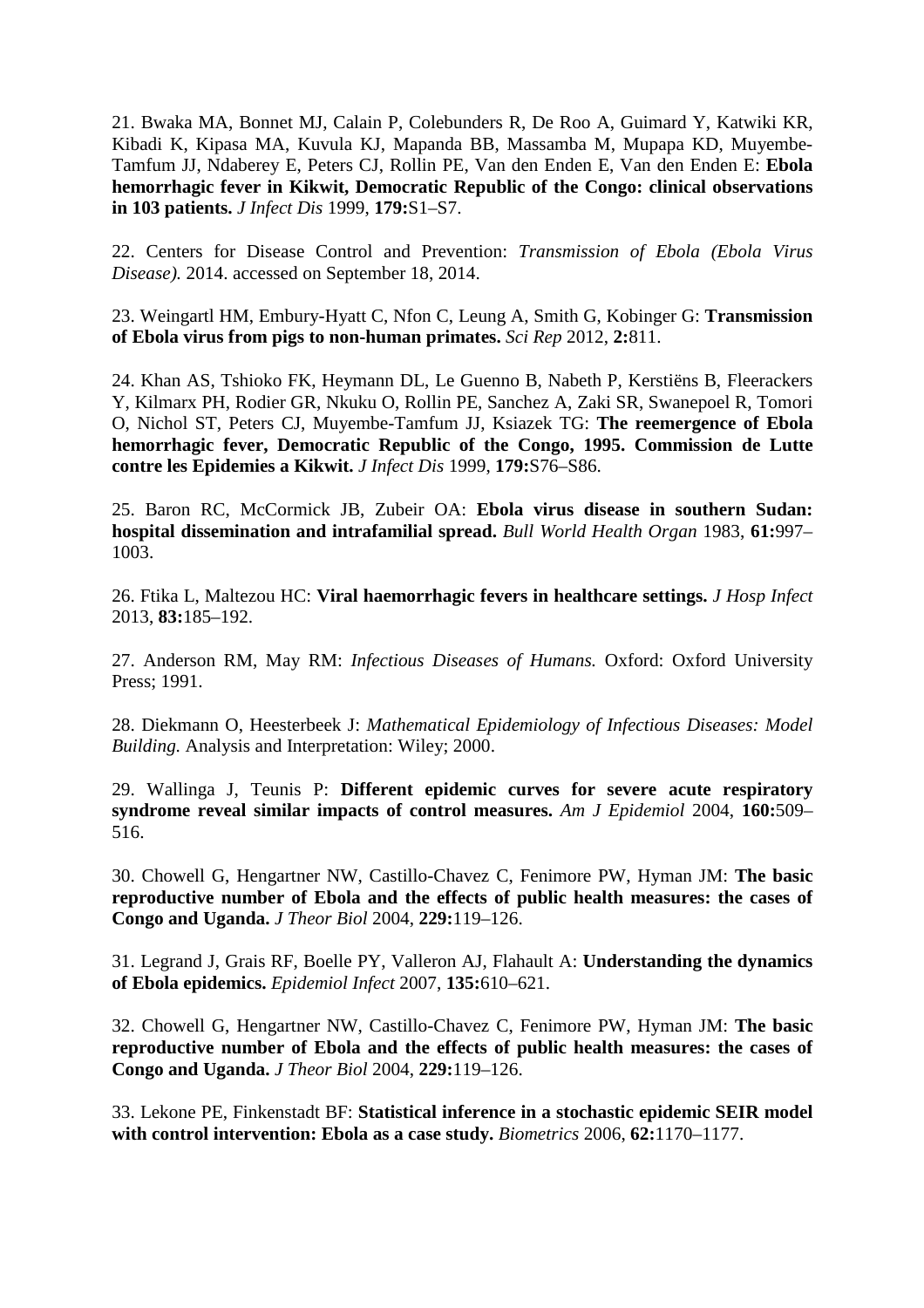34. Francesconi P, Yoti Z, Declich S, Onek PA, Fabiani M, Olango J, Andraghetti R, Rollin PE, Opira C, Greco D, Salmaso S: **Ebola hemorrhagic fever transmission and risk factors of contacts, Uganda.** *Emerg Infect Dis* 2003, **9:**1430–1437.

35. Gomes MF, Piontti AP, Rossi L, Chao D, Longini I, Halloran ME, Vespignani A: **Assessing the international spreading risk associated with the 2014 West African Ebola outbreak***. PLOS Currents Outbreaks* 2014. Edition 1. doi: 10.1371/currents.outbreaks.cd818f63d40e24aef769dda7df9e0da5.

36. Towers S, Patterson-Lomba O, Castillo-Chavez C: **Temporal variations in the effective reproduction number of the 2014 West Africa Ebola outbreak.** *PLOS Currents Outbreaks* 2014. Edition 1. doi: 10.1371/currents.outbreaks.9e4c4294ec8ce1adad283172b16bc908

37. Plachouras D, Sudre B, Testa M, Robesyn E, Coulombier D: **Letter to the editor: Early transmission dynamics of Ebola virus disease (EVD), West Africa, March to August 2014.** *Euro Surveill* 2014, **19**. pii**:**20907.

38. Nishiura H, Chowell G: **Authors' reply: Feedback from modelling to surveillance of Ebola virus disease.** *Euro Surveill* 2014, **19**. pii:20908.

39. Bettencourt LM: **An ensemble trajectory method for real-time modeling and prediction of unfolding epidemics: analysis of the 2005 Marburg Fever outbreak in Angola**. In *Mathematical and Statistical Estimation Approaches.* Edited by Chowell G, Hyman JM, Bettencourt LM, Castillo-Chavez C. The Netherlands: Springer; 2009.

40. Ajelli M, Merler S: **Transmission potential and design of adequate control measures for Marburg hemorrhagic fever.** *PLoS One* 2012, **7:**e50948.

41. Chowell G, Shim E, Brauer F, Diaz-Duenas P, Hyman JM, Castillo-Chavez C: **Modelling the transmission dynamics of acute haemorrhagic conjunctivitis: application to the 2003 outbreak in Mexico.** *Stat Med* 2006, **25:**1840–1857.

42. Lipsitch M, Cohen T, Cooper B, Robins JM, Ma S, James L, Gopalakrishna G, Chew SK, Tan CC, Samore MH, Fisman D, Murray M: **Transmission dynamics and control of severe acute respiratory syndrome.** *Science* 2003, **300:**1966–1970.

43. Riley S, Fraser C, Donnelly CA, Ghani AC, Abu-Raddad LJ, Hedley AJ, Leung GM, Ho LM, Lam TH, Thach TQ, Chau P, Chan KP, Lo SV, Leung PY, Tsang T, Ho W, Lee KH, Lau EM, Ferguson NM, Anderson RM: **Transmission dynamics of the etiological agent of SARS in Hong Kong: impact of public health interventions.** *Science* 2003, **300:**1961– 1966.

44. Chowell G, Miller MA, Viboud C: **Seasonal influenza in the United States, France, and Australia: transmission and prospects for control.** *Epidemiol Infect* 2007, **136:**852– 864.

45. Viboud C, Tam T, Fleming D, Handel A, Miller MA, Simonsen L: **Transmissibility and mortality impact of epidemic and pandemic influenza, with emphasis on the unusually deadly 1951 epidemic.** *Vaccine* 2006, **24:**6701–6707.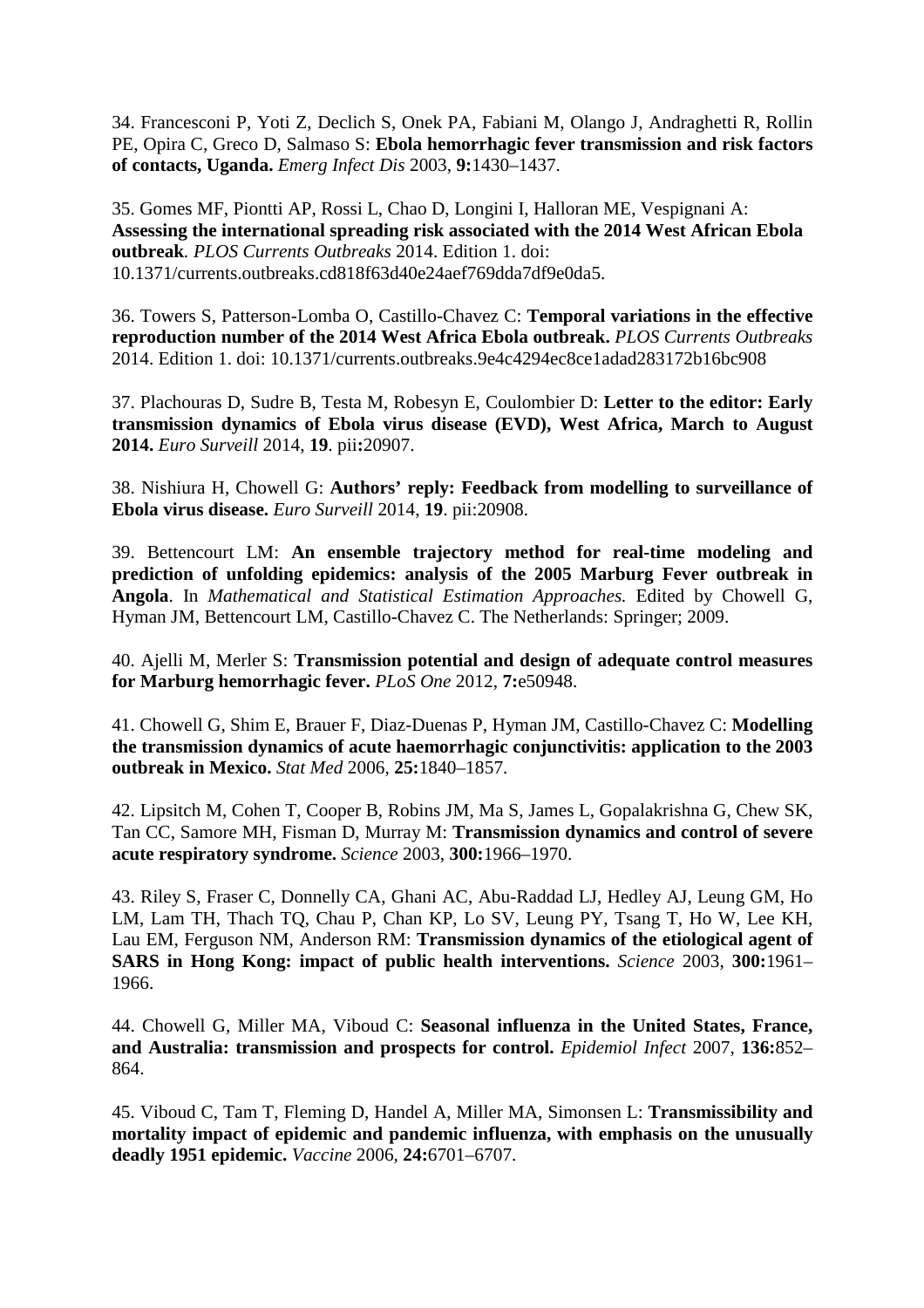46. Andreasen V, Viboud C, Simonsen L: **Epidemiologic characterization of the 1918 influenza pandemic summer wave in Copenhagen: implications for pandemic control strategies.** *J Infect Dis* 2008, **197:**270–278.

47. Chowell G, Ammon CE, Hengartner NW, Hyman JM: **Transmission dynamics of the great influenza pandemic of 1918 in Geneva, Switzerland: assessing the effects of hypothetical interventions.** *J Theor Biol* 2006, **241:**193–204.

48. Chowell G, Nishiura H, Bettencourt LM: **Comparative estimation of the reproduction number for pandemic influenza from daily case notification data.** *J R Soc Interface* 2007, **4:**155–166.

49. Mills CE, Robins JM, Lipsitch M: **Transmissibility of 1918 pandemic influenza.** *Nature* 2004, **432:**904–906.

50. Nishiura H: **Time variations in the transmissibility of pandemic influenza in Prussia, Germany, from 1918–19.** *Theor Biol Med Model* 2007, **4:**20.

51. Trotter CL, Gay NJ, Edmunds WJ: **Dynamic models of meningococcal carriage, disease, and the impact of serogroup C conjugate vaccination.** *Am J Epidemiol* 2005, **162:**89–100.

52. Leroy EM, Baize S, Volchkov VE, Fisher-Hoch SP, Georges-Courbot MC, Lansoud-Soukate J, Capron M, Debré P, McCormick JB, Georges AJ: **Human asymptomatic Ebola infection and strong inflammatory response.** *Lancet* 2000, **355:**2210–2215.

53. Breman JG: *The epidemiology of Ebola hemorrhagic fever in Zaire, 1976. Ebola virus haemorrhagic fever.* 1978:103–124.

54. Eichner M, Dowell SF, Firese N: **Incubation period of ebola hemorrhagic virus subtype zaire.** *Osong Public Health Res Perspect* 2011, **2:**3–7.

55. Fine PE: **The interval between successive cases of an infectious disease.** *Am J Epidemiol* 2003, **158:**1039–1047.

56. Dowell SF, Mukunu R, Ksiazek TG, Khan AS, Rollin PE, Peters CJ: **Transmission of Ebola hemorrhagic fever: a study of risk factors in family members, Kikwit, Democratic Republic of the Congo, 1995. Commission de Lutte contre les Epidemies a Kikwit.** *J Infect Dis* 1999, **179:**S87–S91.

57. Wallinga J, Lipsitch M: **How generation intervals shape the relationship between growth rates and reproductive numbers.** *Proc Biol Sci* 2007, **274:**599–604.

58. Klinkenberg D, Nishiura H: **The correlation between infectivity and incubation period of measles, estimated from households with two cases.** *J Theor Biol* 2011, **284:**52–60.

59. Hewlett BS, Amola RP: **Cultural contexts of Ebola in northern Uganda.** *Emerg Infect Dis* 2003, **9:**1242–1248.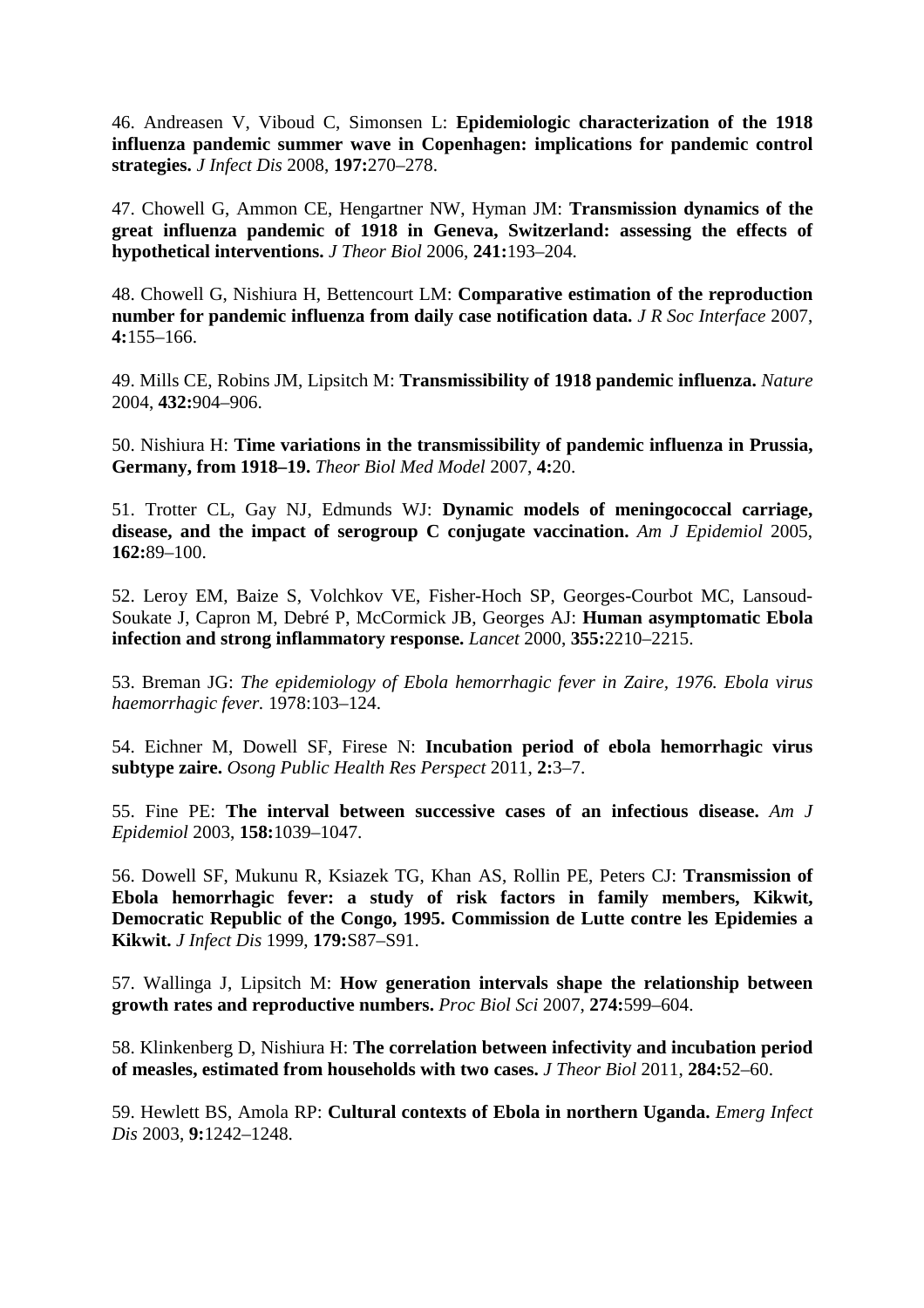60. Chowell G, Fenimore PW, Castillo-Garsow MA, Castillo-Chavez C: **SARS outbreaks in Ontario, Hong Kong and Singapore: the role of diagnosis and isolation as a control mechanism.** *J Theor Biol* 2003, **224:**1–8.

61. Gumel AB, Ruan S, Day T, Watmough J, Brauer F, van den Driessche P, Gabrielson D, Bowman C, Alexander ME, Ardal S, Wu J, Sahai BM: **Modelling strategies for controlling SARS outbreaks.** *Proc Biol Sci* 2004, **271:**2223–2232.

62. Breman JG, Johnson KM, van der Groen G, Robbins CB, Szczeniowski MV, Ruti K, Webb PA, Meier F, Heymann DL: **A search for Ebola virus in animals in the Democratic Republic of the Congo and Cameroon: ecologic, virologic, and serologic surveys, 1979– 1980. Ebola Virus Study Teams.** *J Infect Dis* 1999, **179:**S139–S147.

63. Olival KJ, Hayman DT: **Filoviruses in bats: current knowledge and future directions.** *Viruses* 2014, **6:**1759–1788.

64. Swanepoel R, Smit SB, Rollin PE, Formenty P, Leman PA, Kemp A, Burt FJ, Grobbelaar AA, Croft J, Bausch DG, Zeller H, Leirs H, Braack LE, Libande ML, Zaki S, Nichol ST, Ksiazek TG, Paweska JT, International Scientific and Technical Committee for Marburg Hemorrhagic Fever Control in the Democratic Republic of Congo: **Studies of reservoir hosts for Marburg virus.** *Emerg Infect Dis* 2007, **13:**1847–1851.

65. Hayman DT, Emmerich P, Yu M, Wang LF, Suu-Ire R, Fooks AR, Cunningham AA, Wood JL: **Long-term survival of an urban fruit bat seropositive for Ebola and Lagos bat viruses.** *PLoS One* 2010, **5:**e11978.

66. Yuan J, Zhang Y, Li J, Zhang Y, Wang LF, Shi Z: **Serological evidence of ebolavirus infection in bats.** *China. Virol J* 2012, **9:**236.

67. Lahm SA, Kombila M, Swanepoel R, Barnes RF: **Morbidity and mortality of wild animals in relation to outbreaks of Ebola haemorrhagic fever in Gabon, 1994–2003.** *Trans R Soc Trop Med Hyg* 2007, **101:**64–78.

68. Leroy EM, Epelboin A, Mondonge V, Pourrut X, Gonzalez JP, Muyembe-Tamfum JJ, Formenty P: **Human Ebola outbreak resulting from direct exposure to fruit bats in Luebo, Democratic Republic of Congo, 2007.** *Vector Borne Zoonotic Dis* 2009, **9:**723–728.

69. Walsh PD, Abernethy KA, Bermejo M, Beyers R, De Wachter P, Akou ME, Huijbregts B, Mambounga DI, Toham AK, Kilbourn AM, Lahm SA, Latour S, Maisels F, Mbina C, Mihindou Y, Obiang SN, Effa EN, Starkey MP, Telfer P, Thibault M, Tutin CE, White LJ, Wilkie DS: **Catastrophic ape decline in western equatorial Africa.** *Nature* 2003, **422:**611– 614.

70. Jezek Z, Szczeniowski MY, Muyembe-Tamfum JJ, McCormick JB, Heymann DL: **Ebola between outbreaks: intensified Ebola hemorrhagic fever surveillance in the Democratic Republic of the Congo, 1981–1985.** *J Infect Dis* 1999, **179:**S60–S64.

71. Schoepp RJ, Rossi CA, Khan SH, Goba A, Fair JN: **Undiagnosed acute viral febrile illnesses, Sierra Leone.** *Emerg Infect Dis* 2014, **20:**1176–1182.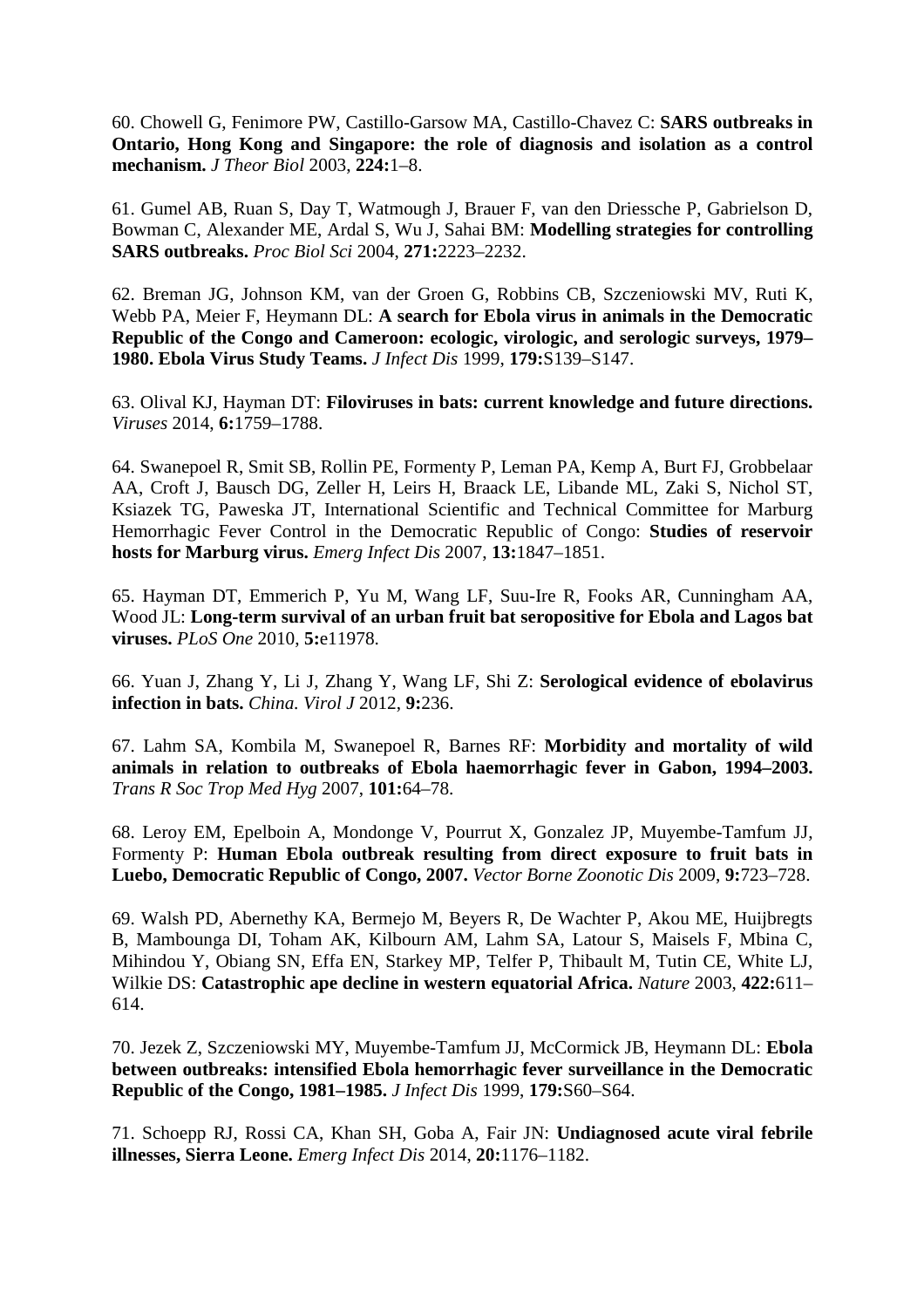72. Pinzon JE, Wilson JM, Tucker CJ, Arthur R, Jahrling PB, Formenty P: **Trigger events: enviroclimatic coupling of Ebola hemorrhagic fever outbreaks.** *Am J Trop Med Hyg* 2004, **71:**664–674.

73. Ng S, Basta N, Cowling B: **Association between temperature, humidity and ebolavirus disease outbreaks in Africa, 1976 to 2014.** *Euro Surveill* 2014, **19:**pii:20892.

74. Doucleff M: *Could A 2-Year-Old Boy Be 'Patient Zero' For The Ebola Outbreak?* National Public Radio. 25 August 2014, 6:29 PM ET.

75. Chowell G, Nishiura H, Viboud C: **Modeling rapidly disseminating infectious disease during mass gatherings.** *BMC Med* 2012, **10:**159.

76. Allen L: *An Introduction to Stochastic Processes with Applications to Biology.* Pearson Education: Upper Saddle River, NJ; 2003.

77. Chan M: **Ebola Virus Disease in West Africa - no early end to the outbreak.** *N Engl J Med* 2014, **371:**1183–1185.

78. Cohen J: **Containing the threat–don't forget Ebola.** *PLoS Med* 2004, **1:**e59.

79. Fisher-Hoch SP: **Lessons from nosocomial viral haemorrhagic fever outbreaks.** *Br Med Bull* 2005, **73–74:**123–137.

80. Borchert M, Mutyaba I, Van Kerkhove MD, Lutwama J, Luwaga H, Bisoborwa G, Turyagaruka J, Pirard P, Ndayimirije N, Roddy P, Van Der Stuyft P: **Ebola haemorrhagic fever outbreak in Masindi District, Uganda: outbreak description and lessons learned.** *BMC Infect Dis* 2011, **11:**357.

81. WHO: *Ebola Response Roadmap Update - 26 September 2014.*

82. Onyango CO, Opoka ML, Ksiazek TG, Formenty P, Ahmed A, Tukei PM, Sang RC, Ofula VO, Konongoi SL, Coldren RL, Grein T, Legros D, Bell M, De Cock KM, Bellini WJ, Towner JS, Nichol ST, Rollin PE: **Laboratory diagnosis of Ebola hemorrhagic fever during an outbreak in Yambio, Sudan, 2004.** *J Infect Dis* 2007, **196:**S193–S198.

83. Nkoghe D, Kone ML, Yada A, Leroy E: **A limited outbreak of Ebola haemorrhagic fever in Etoumbi, Republic of Congo, 2005.** *Trans R Soc Trop Med Hyg* 2011, **105:**466– 472.

84. Liberia: **Ebola fears rise as clinic is looted***. The Washington Post.*

85. Phillip A: **They survived Ebola. Now they are shunned***. The Washington Post.*

86. Lamontagne F, Clement C, Fletcher T, Jacob ST, Fischer WA 2nd, Fowler RA, M S Epi: **Doing today's work superbly well - treating Ebola with current tools.** *N Engl J Med*, in press.

87. Kucharski AJ, Edmunds WJ: **Case fatality rate for Ebola virus disease in West Africa.** *Lancet* 2014. doi: 10.1016/S0140-6736(14)61706-2.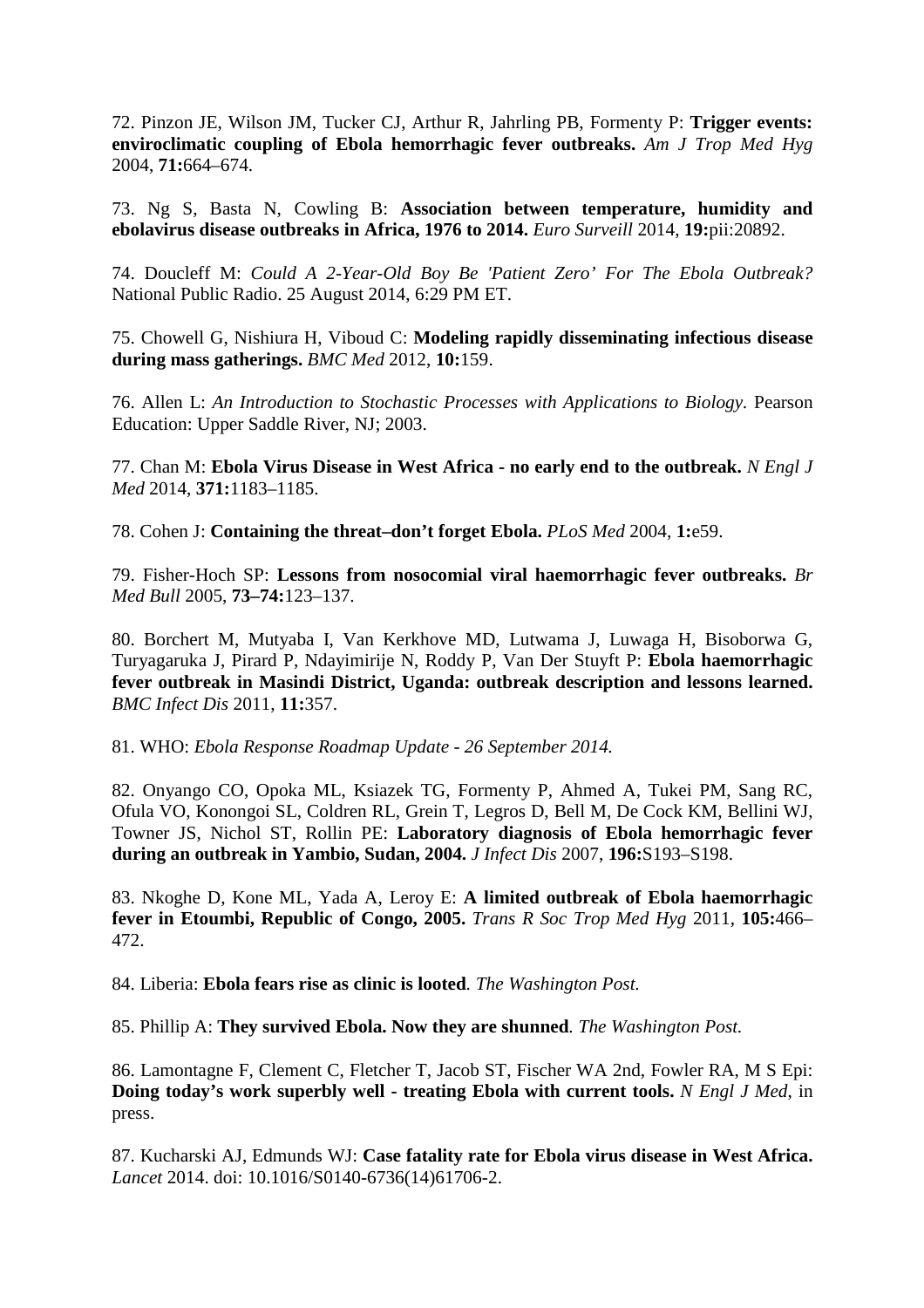88. Chowell G, Castillo-Chavez C, Fenimore PW, Kribs-Zaleta CM, Arriola L, Hyman JM: **Model parameters and outbreak control for SARS.** *Emerg Infect Dis* 2004, **10:**1258– 1263.

89. Lloyd-Smith JO, Galvani AP, Getz WM: **Curtailing transmission of severe acute respiratory syndrome within a community and its hospital.** *Proc Biol Sci* 2003, **270:**1979–1989.

90. Day T, Park A, Madras N, Gumel A, Wu J: **When is quarantine a useful control strategy for emerging infectious diseases?** *Am J Epidemiol* 2006, **163:**479–485.

91. Mubayi A, Zaleta CK, Martcheva M, Castillo-Chavez C: **A cost-based comparison of quarantine strategies for new emerging diseases.** *Math Biosci Eng* 2010, **7:**687–717.

92. Wang W, Ruan S: **Simulating the SARS outbreak in Beijing with limited data.** *J Theor Biol* 2004, **227:**369–379.

93. Ferguson NM, Cummings DA, Fraser C, Cajka JC, Cooley PC, Burke DS: **Strategies for mitigating an influenza pandemic.** *Nature* 2006, **442:**448–452.

94. Balcan D, Hu H, Goncalves B, Bajardi P, Poletto C, Ramasco JJ, Paolotti D, Perra N, Tizzoni M, Van den Broeck W, Colizza V, Vespignani A: **Seasonal transmission potential and activity peaks of the new influenza A(H1N1): a Monte Carlo likelihood analysis based on human mobility.** *BMC Med* 2009, **7:**45.

95. Halloran ME, Ferguson NM, Eubank S, Longini IM Jr, Cummings DA, Lewis B, Xu S, Fraser C, Vullikanti A, Germann TC, Wagener D, Beckman R, Kadau K, Barrett C, Macken CA, Burke DS, Cooley P: **Modeling targeted layered containment of an influenza pandemic in the United States.** *Proc Natl Acad Sci U S A* 2008, **105:**4639–4644.

96. Frieden TR, Damon I, Bell BP, Kenyon T, Nichol S: **Ebola 2014 - new challenges, new global response and responsibility.** *N Engl J Med* 2014, **371:**1177–1180.

97. Goodman JL: **Studying "secret serums" - toward safe, effective Ebola treatments.** *N Engl J Med* 2014, **371:**1086–1089.

98. Qiu X, Wong G, Audet J, Bello A, Fernando L, Alimonti JB, Fausther-Bovendo H, Wei H, Aviles J, Hiatt E, Johnson A, Morton J, Swope K, Bohorov O, Bohorova N, Goodman C, Kim D, Pauly MH, Velasco J, Pettitt J, Olinger GG, Whaley K, Xu B, Strong JE, Zeitlin L, Kobinger GP: **Reversion of advanced Ebola virus disease in nonhuman primates with ZMapp.** *Nature* 2014. doi: 10.1038/nature13777.

99. Kroll D: **GSK/NIAID Ebola vaccines to enter US, UK human safety trials.** *Forbes* 2014. http://www.forbes.com/sites/davidkroll/2014/08/28/gsk-niaid-ebola-vaccine-to-enteruk-human-safety-trials-broad-international-collaboration/

100. **Outbreak of Ebola hemorrhagic fever, Uganda, August 2000–January 2001.** *Wkly Epidemiol Record* 2001, **76:**41–48.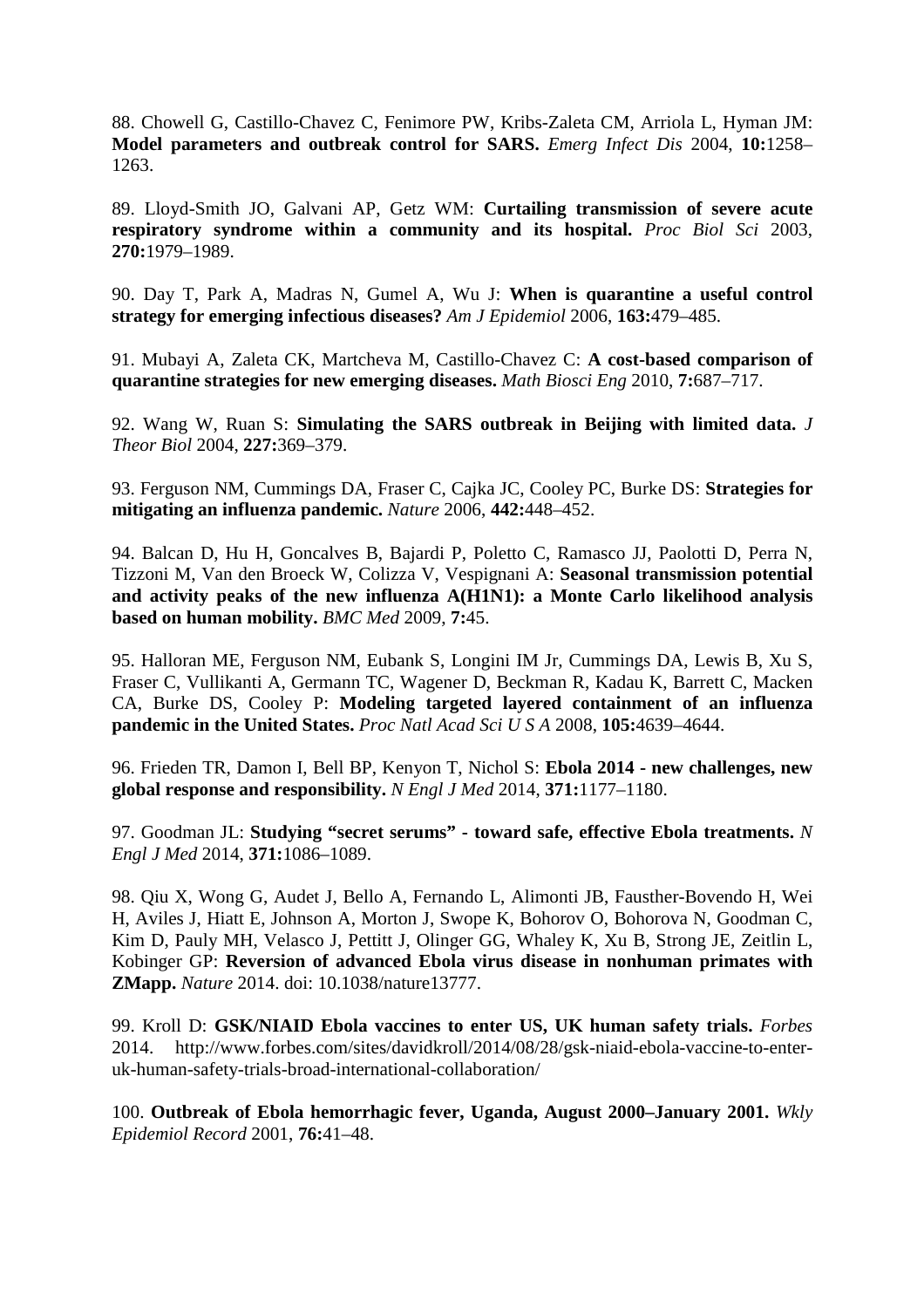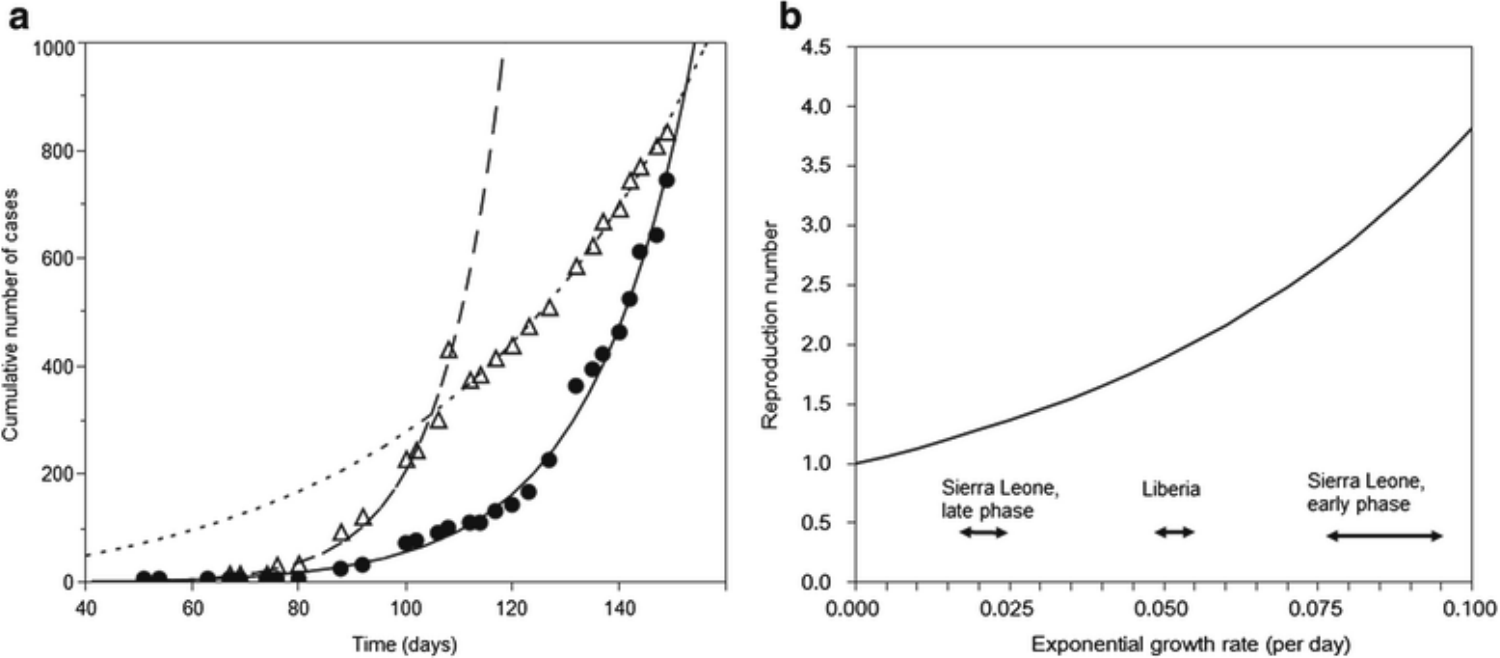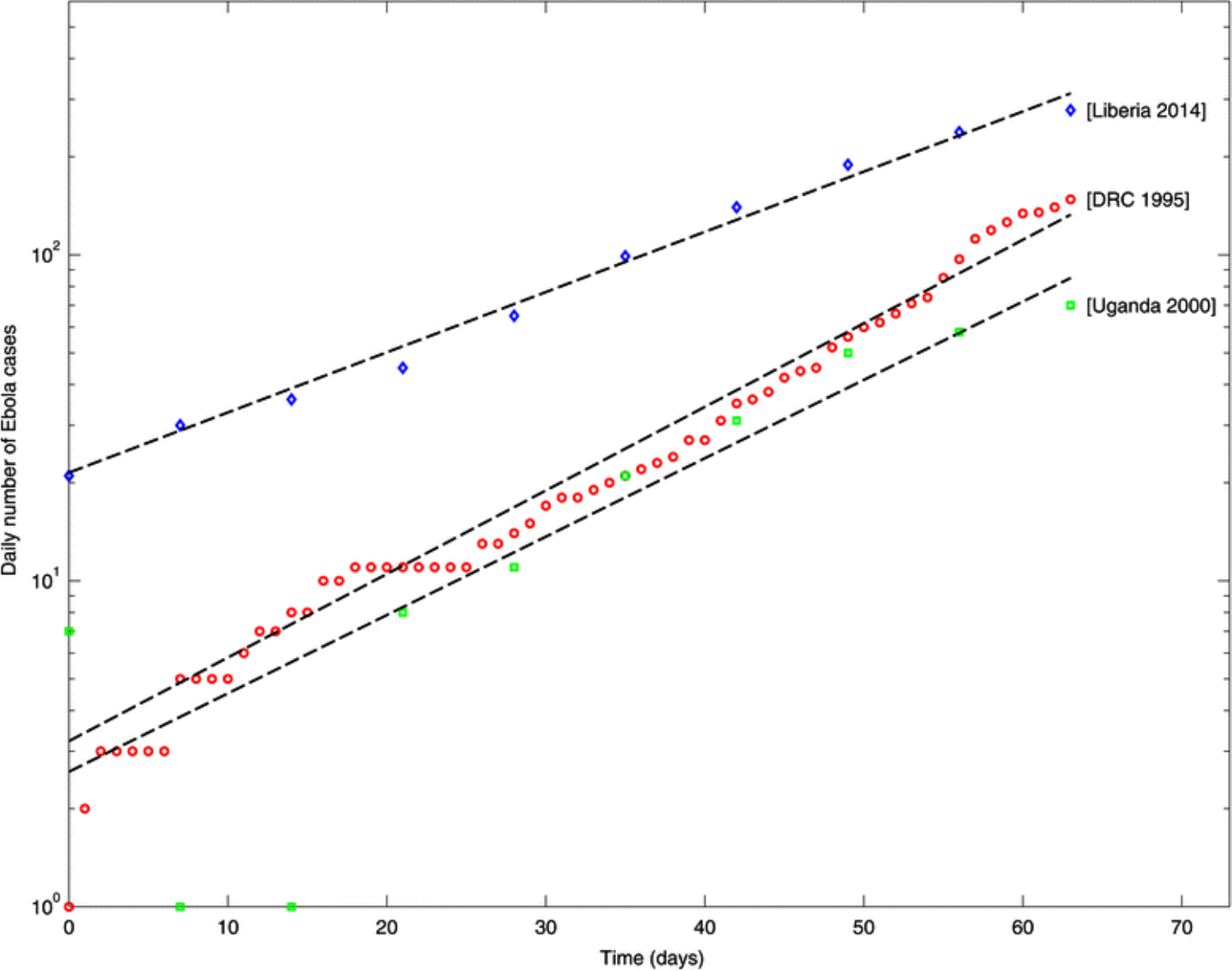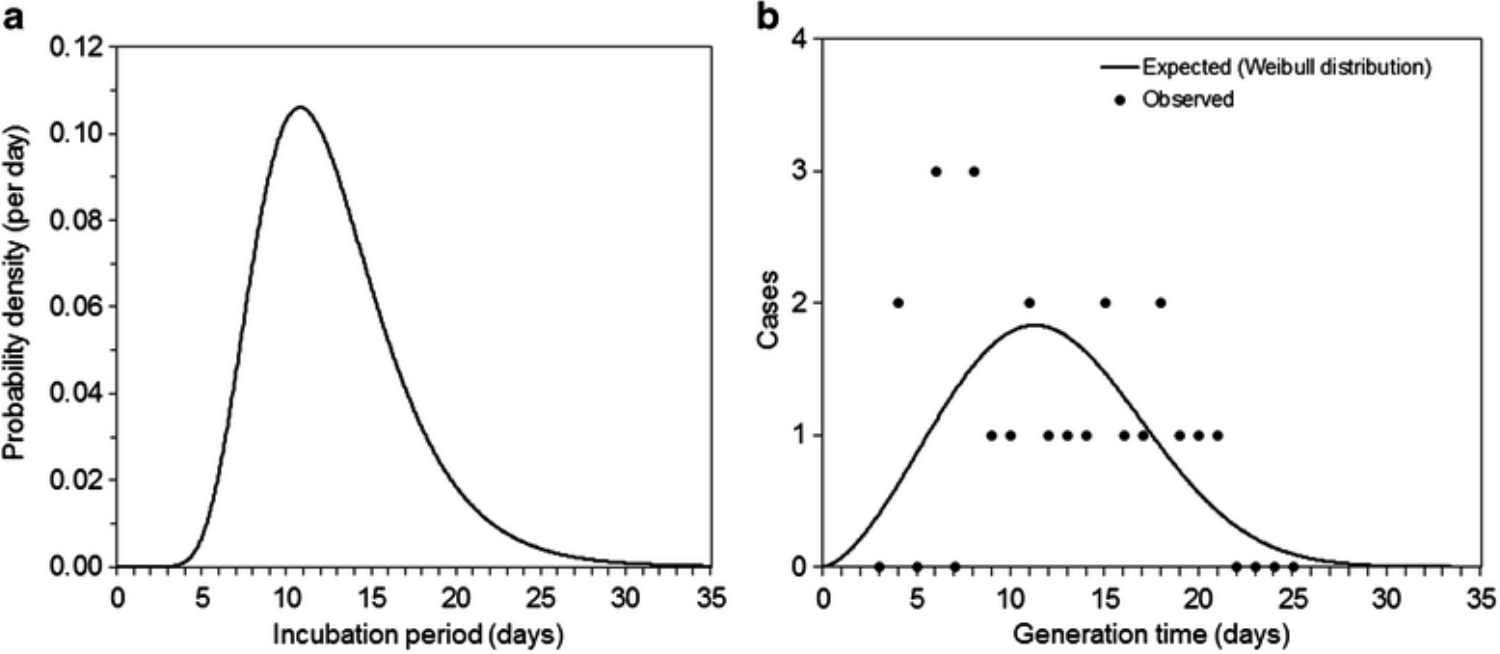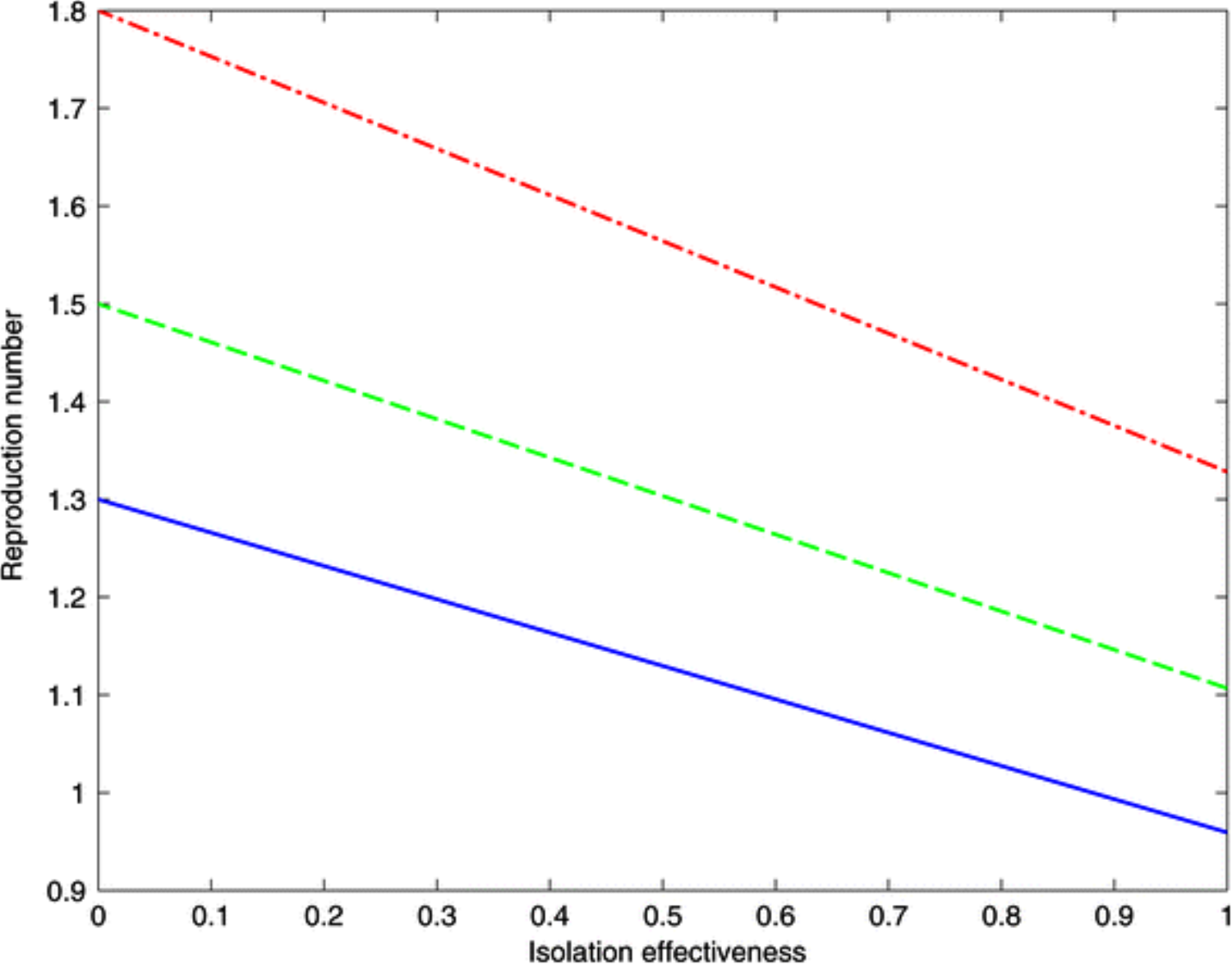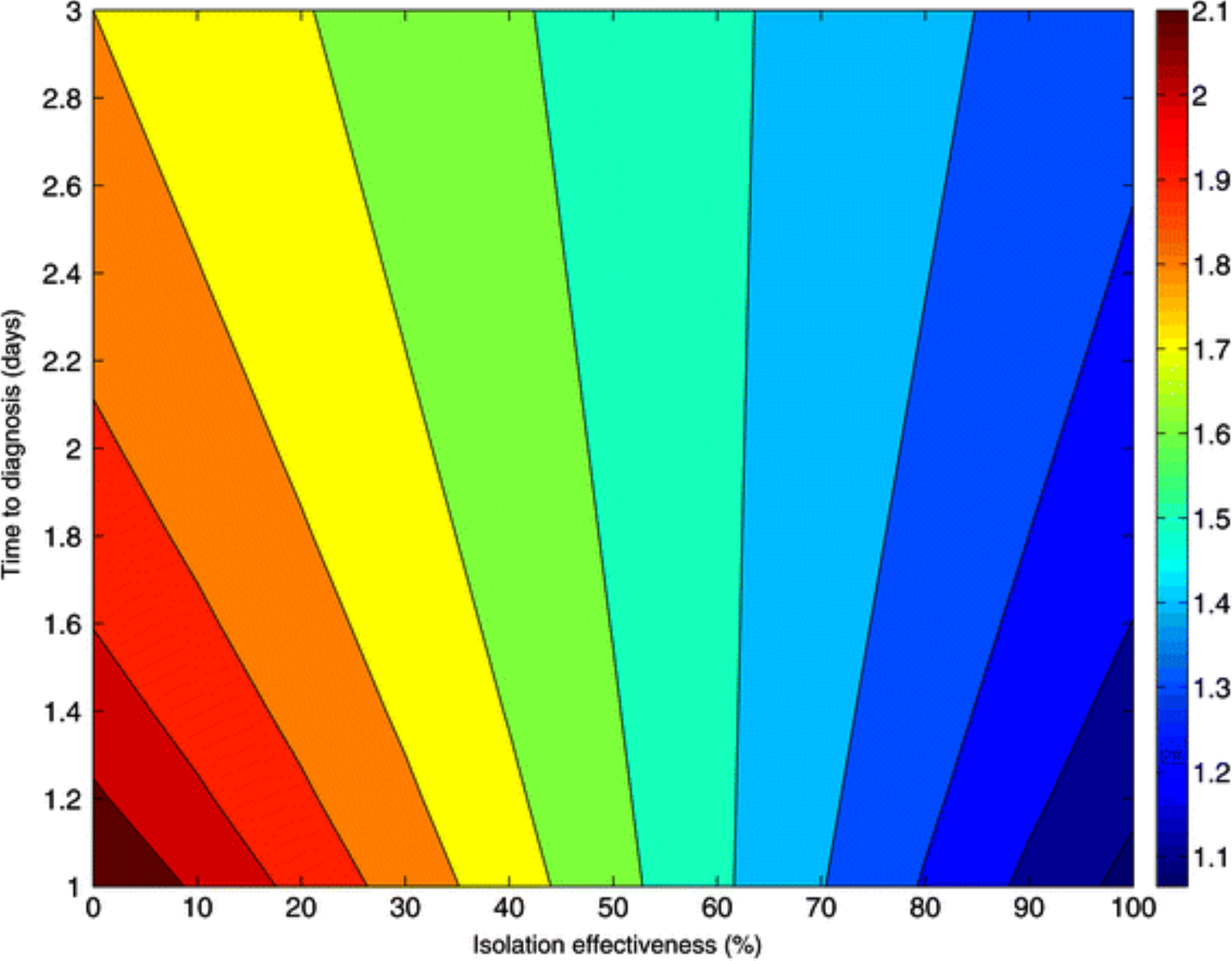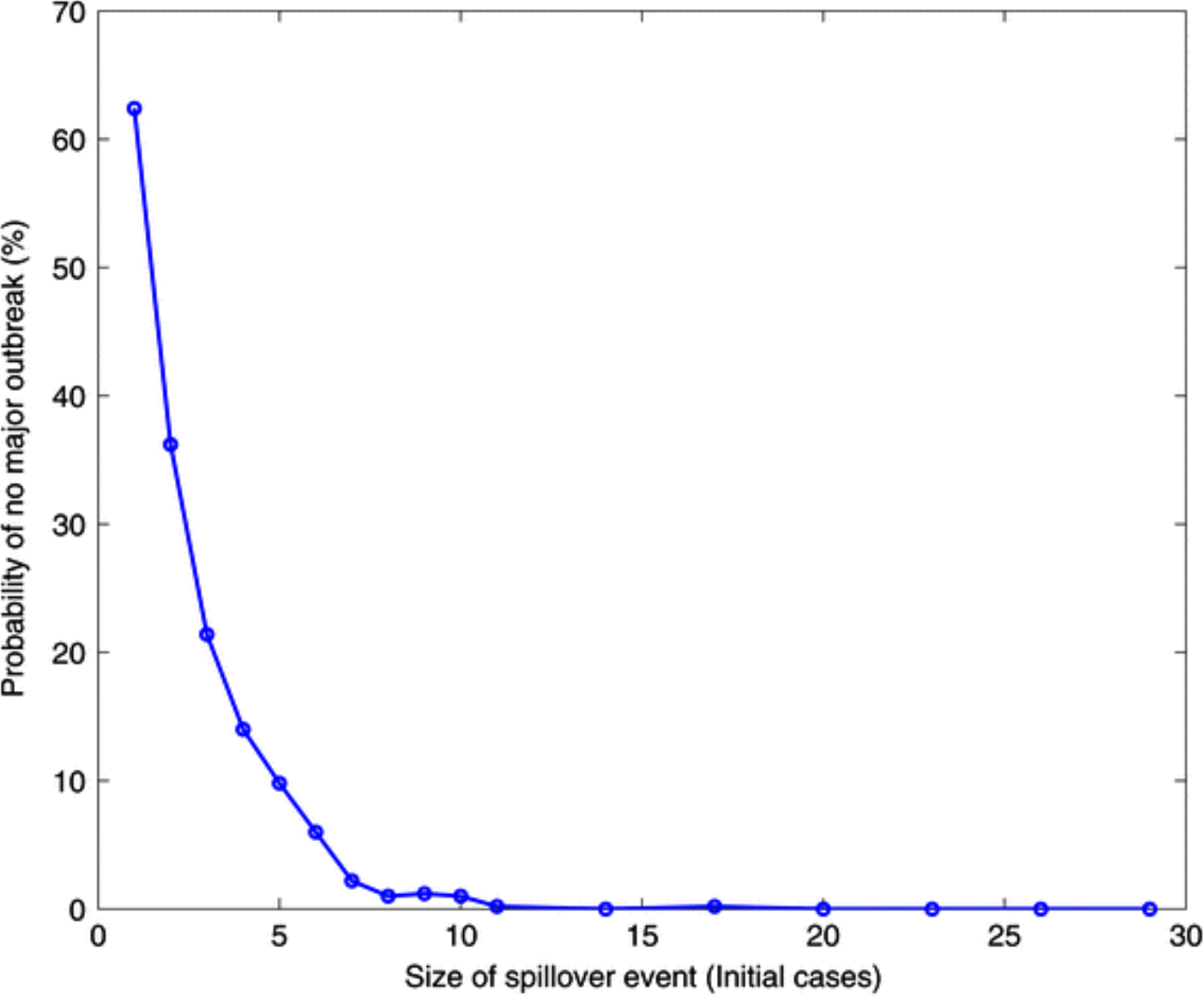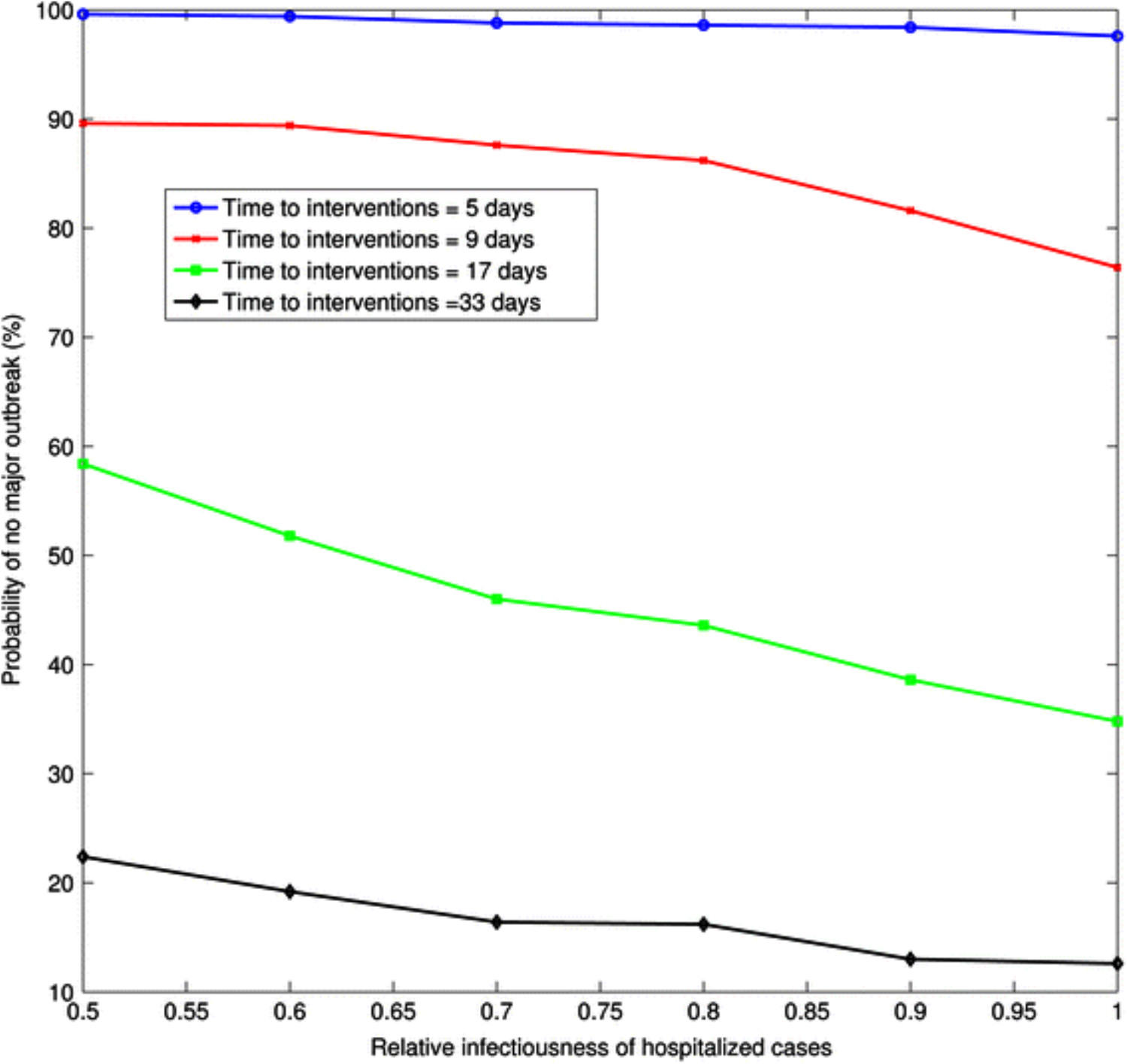

Symptoms onset date

#### Symptoms onset date